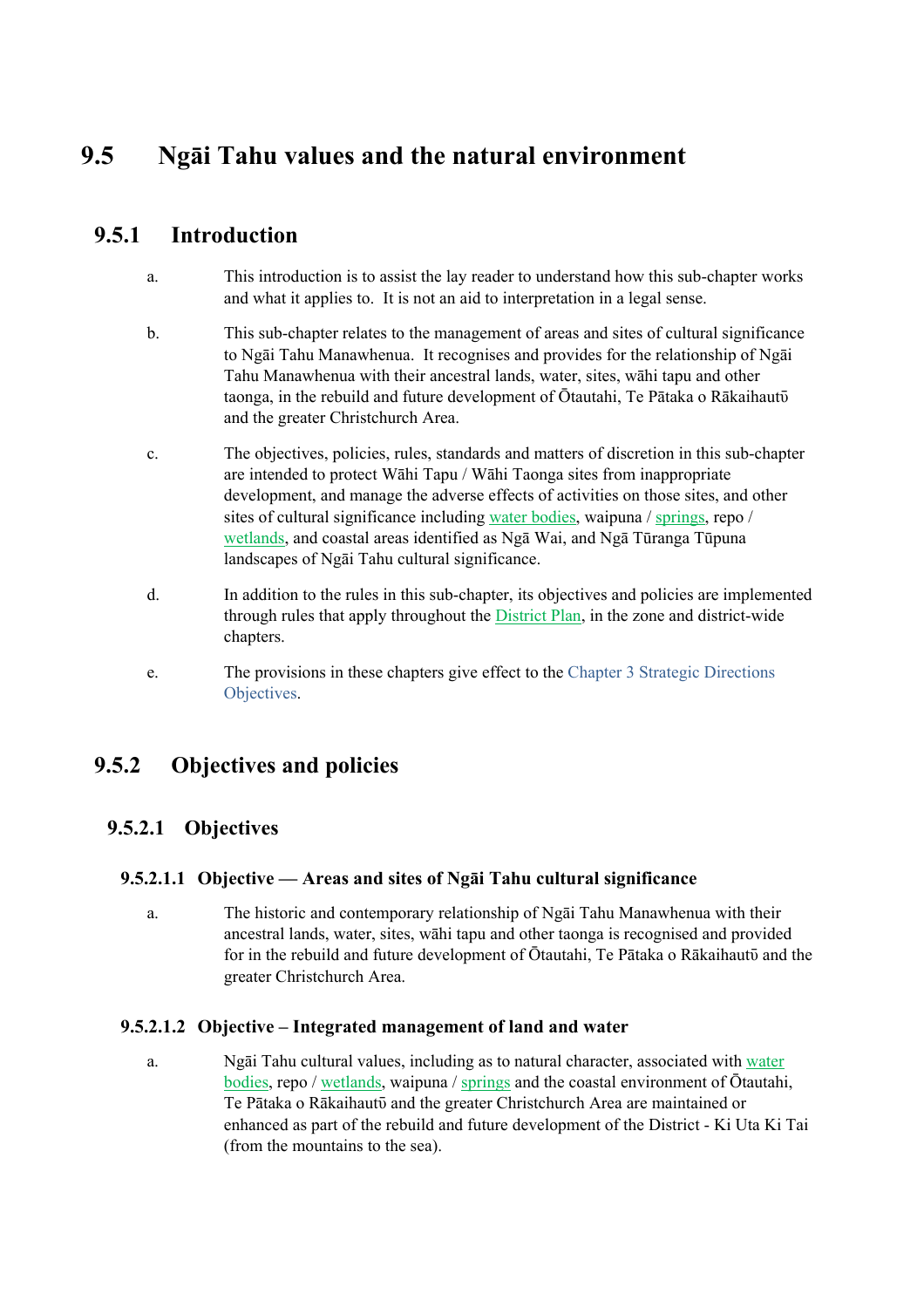### **9.5.2.1.3 Objective – Cultural significance of Te Tai o Mahaanui and the coastal environment to Ngāi Tahu**

a. The cultural significance of Te Tai o Mahaanui, including Te Ihutai, Whakaraupō, Koukourārata, Akaroa, Te Waihora, Te Roto o Wairewa and the coastal environment as a whole to Ngāi Tahu is recognised and Ngāi Tahu are able to exercise kaitiakitanga and undertake customary uses in accordance with tikanga within the coastal environment.

## **9.5.2.2 Policies**

### **9.5.2.2.1 Policy – Wāhi Tapu and Wāhi Taonga**

- a. Avoid any disturbance of urupā, except for activities associated with the identification and protection of such sites which are undertaken by the relevant rūnanga or their authorised agent.
- b. Protect Wāhi Tapu / Wāhi Taonga sites from inappropriate development, disturbance, damage or destruction, and ensure activities adjoining these sites do not adversely affect them.

## **9.5.2.2.2 Policy – Ngā Tūranga Tūpuna**

- a. Recognise the historic and contemporary relationship of Ngāi Tahu with the areas and landscapes identified as Ngā Tūranga Tūpuna and:
	- i. facilitate opportunities to provide information about the historic occupation or use of these areas by Ngāi Tahu and associated values;
	- ii. incorporate representation of the association of Ngāi Tahu with these areas into the design of public buildings and/ or community facilities, and in the subdivision and development or redevelopment of residential or commercial areas;
	- iii. manage earthworks involving disturbance of soils below a depth not previously disturbed by cultivation or building foundations;
	- iv. facilitate opportunities to enhance mahinga kai and other customary use of taonga species through planting and landscaping;
	- v. enhance the natural character and cultural values of water bodies, waipuna / springs, repo / wetlands and coastal waters, including reinstating original water courses where practicable;
	- vi. maintain or restore natural features with cultural values within these areas; and
	- vii. ensure that cultural values are recognised and provided for in the design, location and installation of utilities, while enabling their safe, secure and efficient installation.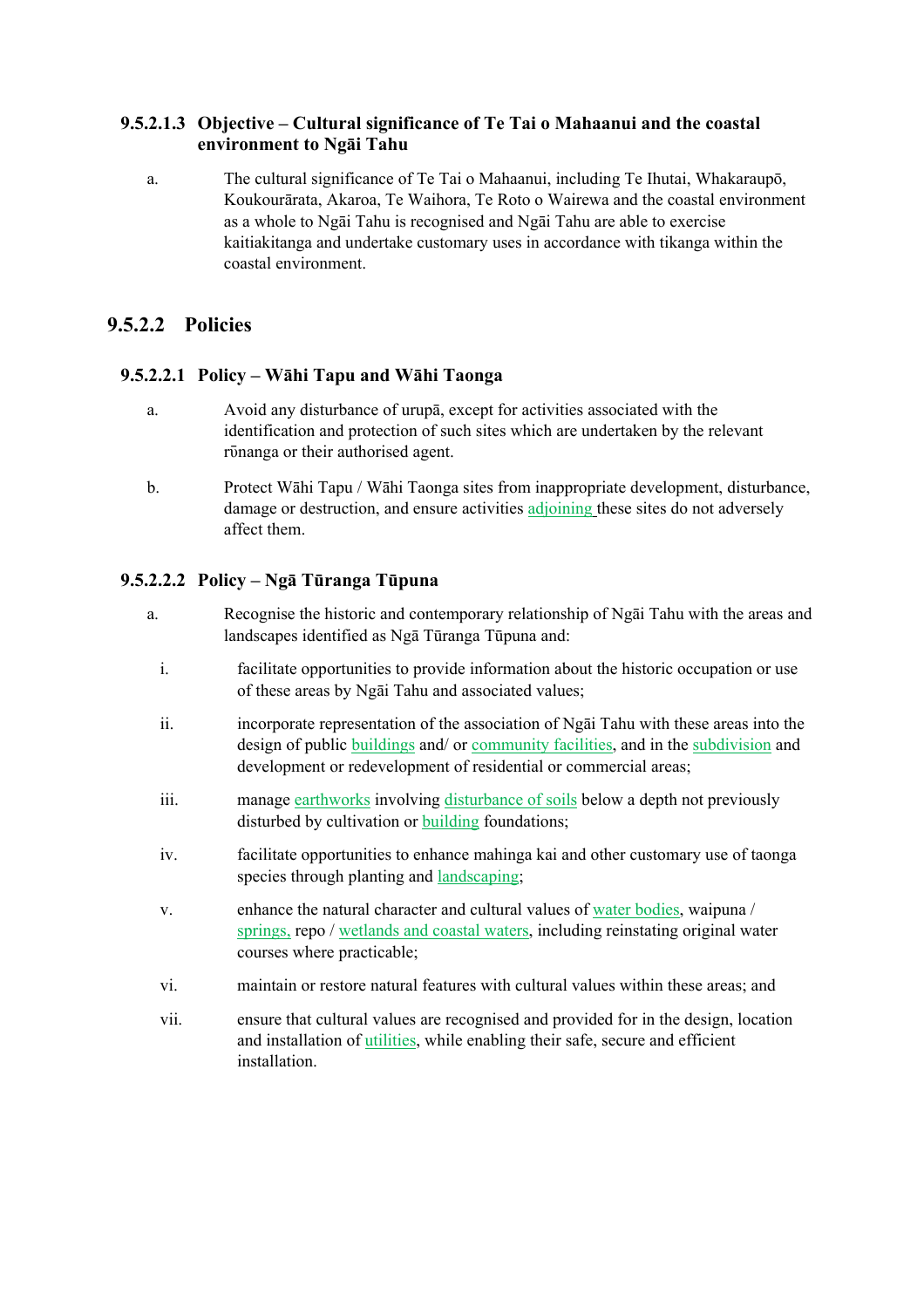### **9.5.2.2.3 Policy – Ngā Wai**

- a. Recognise the cultural significance of the water bodies, waipuna / springs, repo / wetlands and those parts of the coastal environment identified as Ngā Wai, and manage the effects of land uses and activities on the surface of water to:
	- i. protect the natural character of these water bodies and coastal waters by maintaining their natural character where it is high and enhancing it where it is degraded, including through the reinstatement of original water courses where practicable;
	- ii. recognise historic and contemporary Ngāi Tahu customary uses and values associated with these water bodies and coastal waters and enhance opportunities for customary use and access;
	- iii. ensure any land uses or activities on the surface of water in or adjoining these sites do not adversely affect taonga species or Ngāi Tahu customary uses in these areas;
	- iv. ensure new land uses do not create an additional demand to be able to discharge sewage or stormwater directly into Ngā Wai, other water bodies or the coastal marine area, and address the need for existing land uses to discharge untreated sewage or stormwater into these areas; and
	- v. ensure that cultural values are recognised and provided for in the design, location and installation of utilities, while enabling their safe, secure and efficient installation.

### **9.5.2.2.4 Policy – Archaeological sites**

a. Avoid damage to or destruction of Ngāi Tahu Manawhenua archaeological sites within identified sites of Ngāi Tahu cultural significance or any unmarked or unrecorded archeological site when undertaking earthworks, building or utility activities.

#### **9.5.2.2.5 Policy – Engagement with Rūnanga**

a. Ngāi Tahu and Council to encourage and facilitate the engagement of landowners and resource consent applicants with the relevant rūnanga prior to undertaking activities and/or applying for resource consent, within or adjacent to identified sites of Ngai Tahu cultural significance (including silent file areas). Where prior applicant engagement has not been undertaken Council will consult with the relevant rūnanga.

### **9.5.2.2.6 Policy – Identified Sites of Ngāi Tahu Cultural Significance**

a. Kaitiakitanga, and the relationship of Ngāi Tahu and their culture and traditions with their ancestral lands, water, sites, wāhi tapu and other taonga, shall be recognised and provided for by managing cultural values of identified sites of Ngāi Tahu cultural significance in the manner set out in Policies 9.5.2.2.1 to 9.5.2.2.5.

#### **9.5.2.2.7 Policy – Future work**

a. The Council will: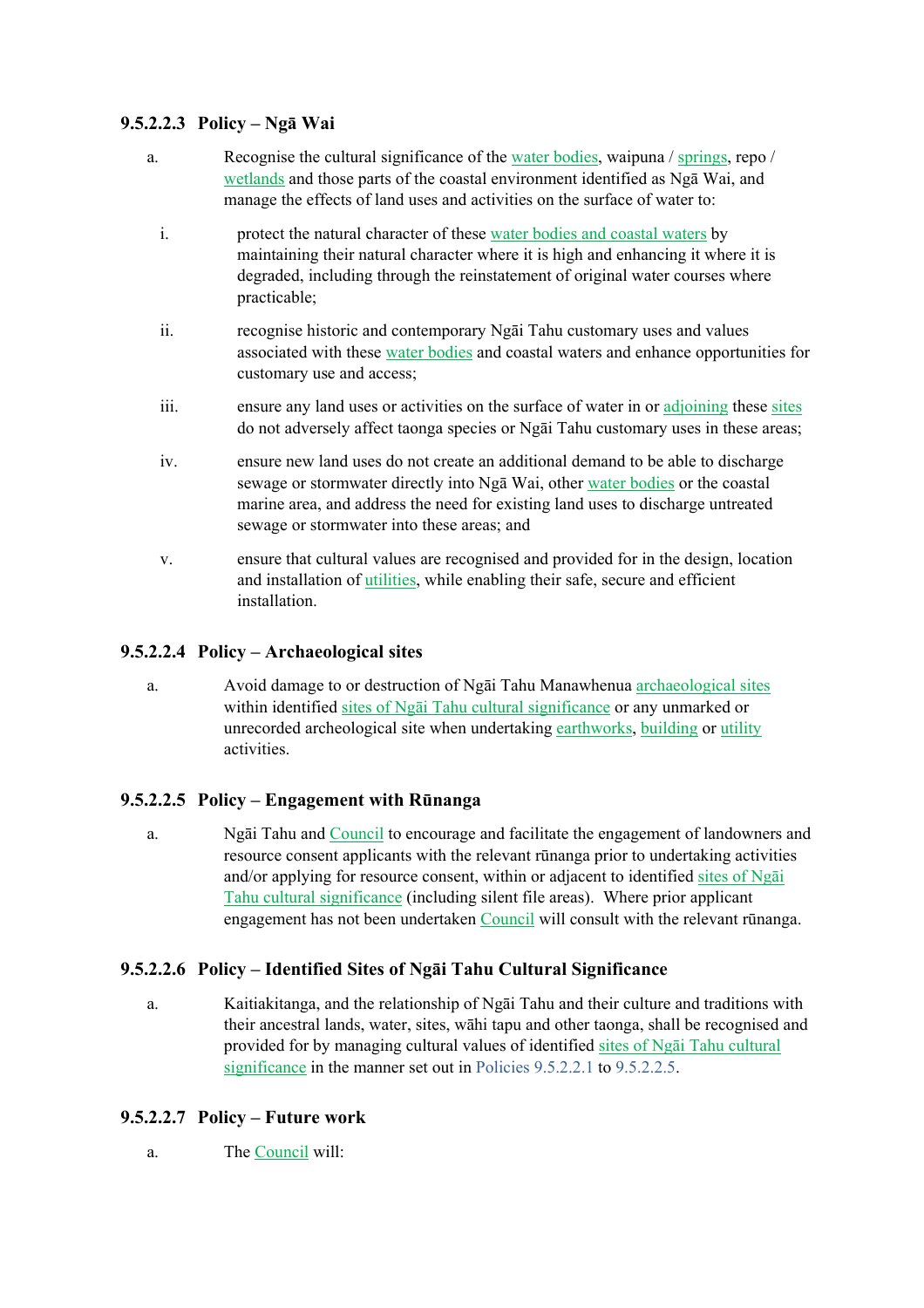- i. work with Te Rūnanga o Ngāi Tahu and Papatipu Rūnanga to provide recognition and protection through reclassifying the full extent of the silent file areas set out in the Mahaanui Iwi Management Plan 2013 and Kaitorete Spit (identified in Schedule 9.5.6.2), via a plan change;
- ii. involve landowners when determining the appropriate approach to be taken to protection under i. above, and provide encouragement to landowners to protect identified sites of Ngāi Tahu cultural significance; and
- iii. facilitate the further identification and classification of sites of cultural significance to Ngāi Tahu Manawhenua for inclusion in the District Plan, via a plan change, over time;
- iv. monitor the effects of land uses on identified sites of Ngāi Tahu cultural significance and address adverse effects through regulatory and non-regulatory methods, including via a plan change.

## **9.5.3 How to interpret and apply the rules**

- a. Identified sites of Ngāi Tahu cultural significance are classified as:
	- i. Wāhi Tapu / Wāhi Taonga;
	- ii. Mahaanui Iwi Management Plan Silent Files and Kaitorete Spit;
	- iii. Ngā Tūranga Tūpuna; and
	- iv. Ngā Wai (includes Te Tai o Mahaanui).
- b. The identified sites of Ngāi Tahu cultural significance are shown:
	- i. on the planning maps as an overlay;
	- ii. listed within the schedules in Appendix 9.5.6; and
	- iii. shown on aerial maps in Appendix 9.5.7.
- c. The planning and aerial maps show the land parcels which contain an overlay area and a unique identifier. The schedules in Appendix 9.5.6 are ordered by the unique identifier number and provide a list of the relevant planning maps, the classification, sub-class, location / name, description and cross-references to the rules that apply.
- d. Silent files are a tool to protect sites of significance in the takiwā. Silent files areas are mapped by tribal experts to indicate a higher probability of encounter with sensitive tangible and/or intangible Ngāi Tahu values, without revealing the exact location. The location / name in the schedules and aerial maps is for the purposes of assisting with geographic identification of silent files and is not an exact location of sensitive Wāhi Tapu values.
- e. The extent of the silent files identified in Schedule 9.5.6.1 and Schedule 9.5.6.2 were derived using different processes, and those listed in Schedule 9.5.6.1 are smaller areas on Banks Peninsula that sit within the Mahaanui Iwi Management Plan 2013 silent files identified in Schedule 9.5.6.2. For clarity, the separation of the silent files into two parts does not reflect the Mahaanui Iwi Management Plan.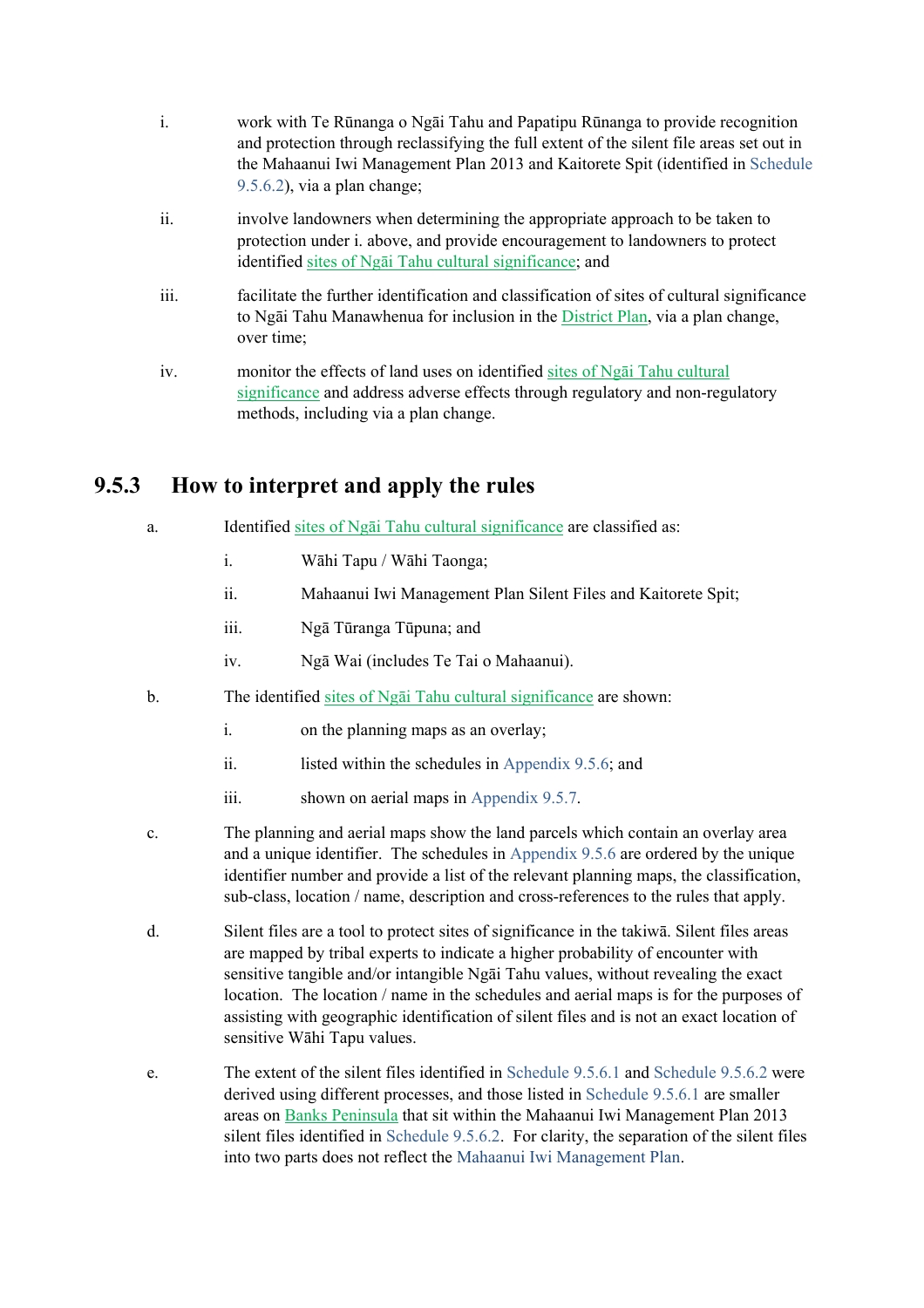- f. The rules that apply to Wāhi Tapu / Wāhi Taonga sites identified in Schedule 9.5.6.1 are contained in the activity status tables in Rule 9.5.4.1, the matters of discretion in Rule 9.5.5, and in the relevant zone and/or district wide chapters.
- g. Sub-chapter 9.5 does not contain activity status rules in respect of sites identified in the following Schedules, however rules in zone and district wide chapters apply along with the matters of discretion in Rule 9.5.5:
	- i. Schedule 9.5.6.2 Mahaanui Iwi Management Plan Silent Files and Kaitorete Spit;
	- ii. Schedule 9.5.6.3 Ngā Tūranga Tūpuna; and
	- iii. Schedule 9.5.6.4 Ngā Wai.
- h. Activities undertaken within or adjacent to Ngā Wai water bodies and Te Tai o Mahaanui / the coastal environment identified in Schedule 9.5.6.4 Ngā Wai are subject to the objectives and policies in Chapter 9, the rules in zone chapters (including Chapter 18 in respect of surface of water) and district wide chapters (in particular Sub-chapter 6.6 Water Body Setbacks), and the matters of discretion in Rule 9.5.5.3.
- i. Where an activity requires resource consent due to the relevant zone and/or district wide chapters, and is identified as a site of Ngāi Tahu cultural significance, an assessment of the effects on the cultural values of the sites will be required under the restricted discretionary, discretionary or non-complying activity rules, where certain activities have been identified. Where identified activities in zone and/or district wide chapters require resource consent for a restricted discretionary activity, a matter of discretion has been added along with a hyperlink to:
	- i. Rule 9.5.5.1 Wāhi Tapu / Wāhi Taonga, Mahaanui Iwi Management Plan Silent Files and Kaitōrete spit;
	- ii. Rule 9.5.5.2 Ngā Tūranga Tūpuna; and
	- iii. Rule 9.5.5.3 Ngā Wai.
- j. Identified discretionary activities or non-complying activities in zone and/or district wide chapter rules may also apply.
- k. Where a site has more than one classification the policies, rules and matters of discretion for each classification apply.
- l. Activities undertaken within identified sites of Ngāi Tahu cultural significance are also subject to the rules in the zone chapters and the following district wide chapters (where relevant):
	- 5 Natural Hazards;
	- 6 General Rules and Procedures;
	- 7 Transport;
	- 8 Subdivision, Development and Earthworks;
	- 9 The other sub-chapters of Natural and Cultural Heritage;
	- 11 Utilities and Energy; and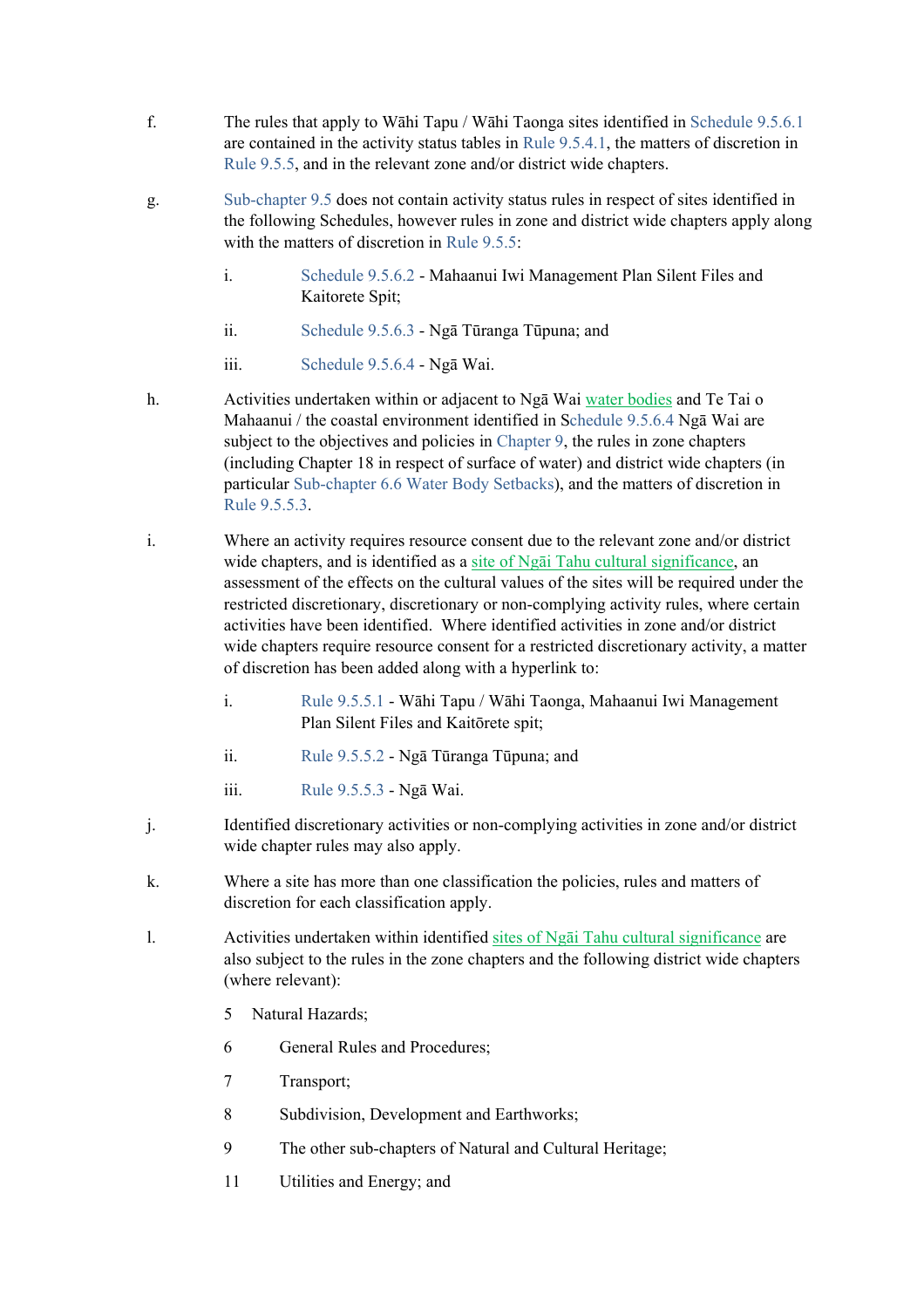- 4 Hazardous Substances and Contaminated Land.
- m. The rules in Sub-chapter 9.5 do not apply to any activity undertaken within a Papakāinga/Kāinga Nohanga Zone on land which is held as Māori land. The rules for activities within a Papakāinga/Kāinga Nohanga Zone on land which is held as Māori land are contained within Chapter 12.
- n. The rules in Sub-chapter 9.5 do not apply to utilities, other than the matters of discretion in Rule 9.5.5, as relevant to the site classification. Chapter 11 includes rules that apply to utilities within any site of Ngāi Tahu cultural significance identified in Schedule 9.5.6.1.
- o. In respect of the Belfast Mahaanui Iwi Management Plan silent file (ID 1 in Schedule 9.5.6.2) within the area identified on the Outline Development Plan in Appendix 16.8.5, the rules are contained within Chapter 8 and Chapter 16. Activities undertaken within the balance of Belfast Mahaanui Iwi Management Plan silent file (ID 1 in Schedule 9.5.6.2) are subject to the objectives and policies in Chapter 9, the rules in other parts of the District Plan and the matters of discretion in Rule 9.5.5.1.

#### Advice note:

- 1. In addition to the requirements under these rules, all archaeological sites, whether recorded or unrecorded, are protected under the provisions of section 42 of the Heritage New Zealand Pouhere Taonga Act 2014 and cannot be modified or destroyed or caused to be modified or destroyed without obtaining an authority from Heritage New Zealand Pouhere Taonga.
- 2. Attention is drawn to the Mahaanui Iwi Management Plan 2013 (including the Accidental Discovery Protocol and Subdivision and Development Guidelines), and to Te Whakatau Kaupapa.
- 3. In respect of Ngā Wai attention is drawn to the Ngāi Tahu Freshwater Policy and the Joint Management Plan for Te Waihora (Lake Ellesmere).

## **9.5.4 Rules**

### **9.5.4.1 Activity status tables**

### **9.5.4.1.1 Permitted activities**

There are no permitted activities.

#### **9.5.4.1.2 Controlled activities**

There are no controlled activities.

#### **9.5.4.1.3 Restricted discretionary activities - Wāhi Tapu / Wāhi Taonga**

a. The activities listed below are restricted discretionary activities within any site of Ngāi Tahu cultural significance identified in Schedule 9.5.6.1.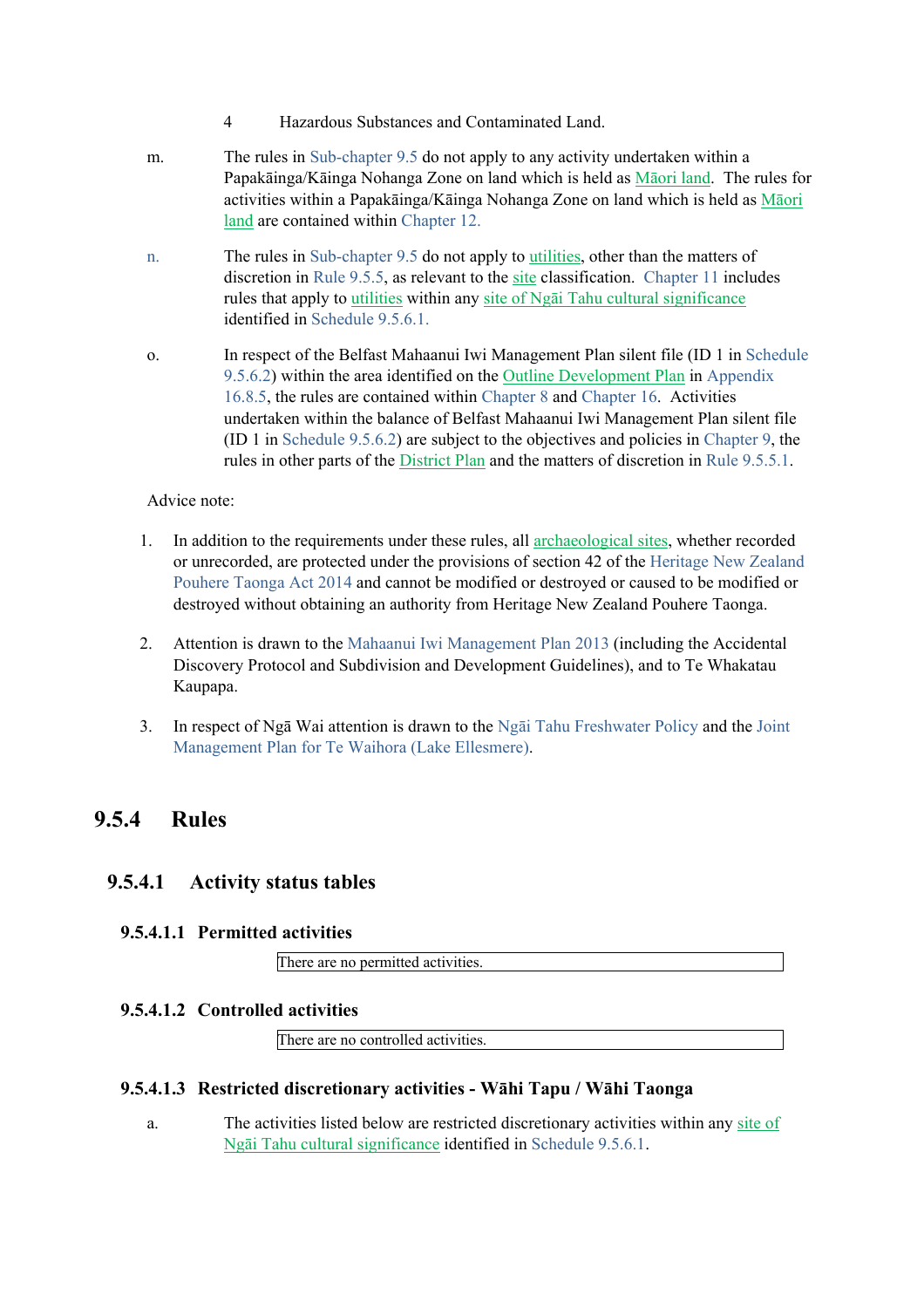b. Discretion to grant or decline consent and impose conditions is restricted to the matters of discretion in Rule 9.5.5, as set out in the following table.

| <b>Activity</b> |                  | The Council's discretion shall be limited to the<br>following matters |
|-----------------|------------------|-----------------------------------------------------------------------|
| RD1             | a. Any building. | a. Wāhi Tapu / Wāhi Taonga – Rule 9.5.5.1                             |

c. Any resource consent application arising from Rule 9.5.4.1.3 RD1 need not be publicly notified, but shall be notified to the relevant rūnanga, and Heritage New Zealand Pouhere Taonga in respect of sites on the New Zealand Heritage List / Rārangi Korero (absent their written approval).

Advice note:

- 1. For rules that apply within any site of Ngāi Tahu cultural significance identified in Schedule 9.5.6.1, reference should also be made to:
	- A. Chapter 8 Subdivision Rule 8.5.1.3 RD11;
	- B. Chapter 8 Earthworks Rule 8.9.2.3 RD6; and
	- C. Chapter 11 Utilities and Energy Rules 11.4.1 P1 and 11.4.3 RD5, Rules 11.5.1 P1 and 11.5.3 RD1 and Rules 11.6.1 P1 and 11.6.3 RD1.

#### **9.5.4.1.4 Discretionary activities**

There are no discretionary activities.

#### **9.5.4.1.5 Non-complying activities**

There are no non-complying activities.

#### **9.5.4.1.6 Prohibited activities**

There are no prohibited activities.

## **9.5.5 Rules — Matters of discretion**

## **9.5.5.1 Wāhi Tapu / Wāhi Taonga, Mahaanui Iwi Management Plan Silent Files and Kaitōrete Spit.**

- a. The potential adverse effects, including on sensitive tangible and/or intangible Ngāi Tahu values as identified by engagement with the relevant Papatipu Rūnanga;
- b. Effects on sites of archaeological value including consideration of the need to impose an accidental discovery protocol or have a cultural monitor present;
- c. The extent to which sites of Ngāi Tahu cultural significance are protected;
- d. Whether a cultural impact assessment has been undertaken and the proposal's consistency with values identified;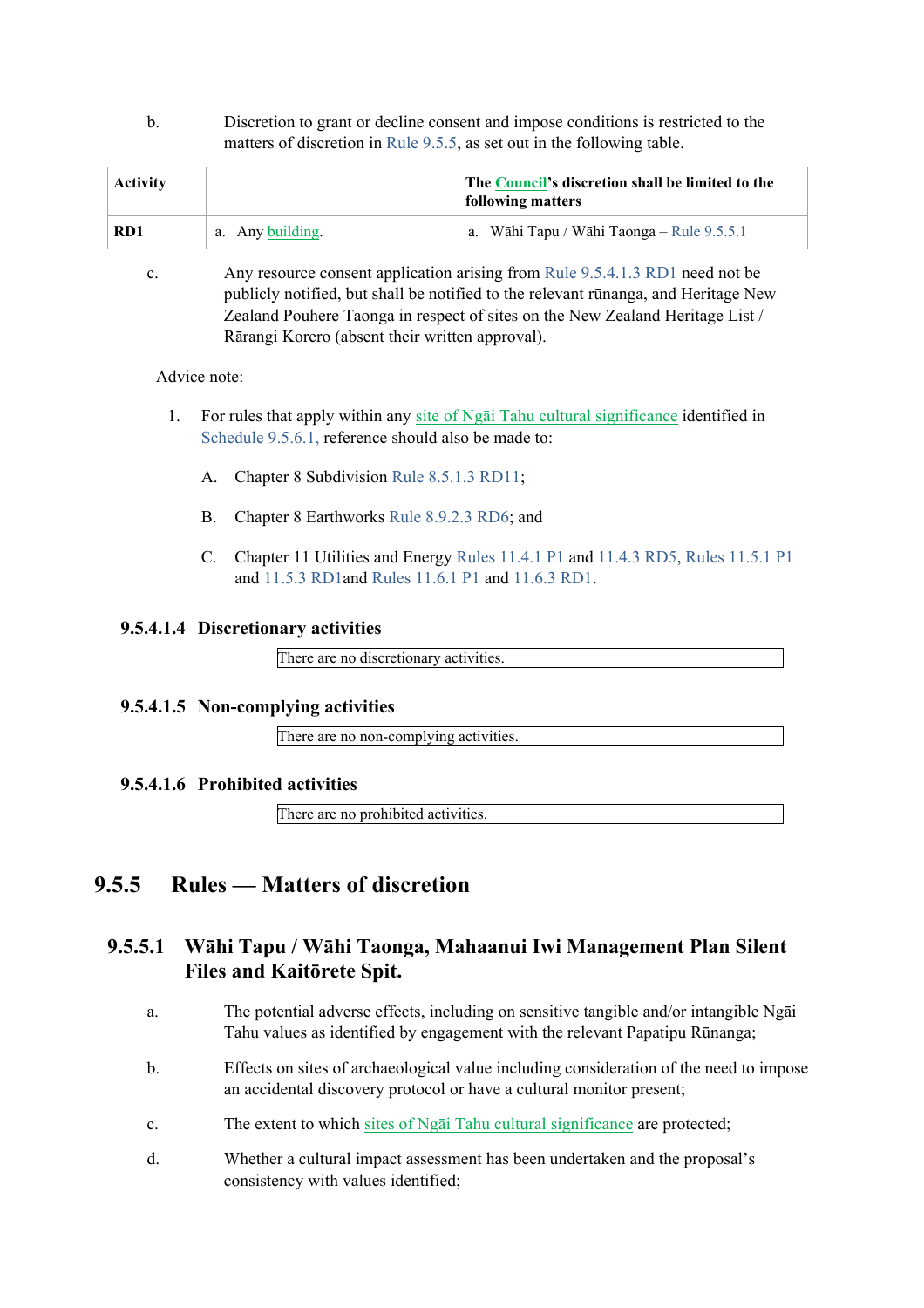- e. The effects of the proposed activity on Ngāi Tahu values and the appropriateness of any mitigation measures, including cultural monitoring;
- f. Whether a protocol has been agreed with the Rūnanga for managing accidental discovery;
- g. Whether the relevant Papatipu Rūnanga has been consulted, the outcome of that consultation, and whether the development or activity responds to, or incorporates the outcome of that consultation;
- h. In respect of sites on the New Zealand Heritage List / Rārangi Korero whether Heritage New Zealand Pouhere Taonga has been consulted and the outcome of that consultation; and
- i. In respect of utilities, the extent to which the proposed utility has technical or operational needs for its location.

## **9.5.5.2 Ngā Tūranga Tūpuna**

- a. The effects of the proposed activity on Ngāi Tahu values and the appropriateness of any mitigation measures;
- b. Effects on sites of archaeological value including consideration of the need to impose an accidental discovery protocol or have a cultural monitor present;
- c. The extent to which the proposed development or activity recognises and incorporates Ngāi Tahu history, identity and values into development or redevelopment within these areas;
- d. Whether the proposal maintains or restores natural features with cultural values within these areas;
- e. Whether the relevant Papatipu Rūnanga has been consulted, the outcome of that consultation and whether the development or activity responds to, or incorporates the outcome of that consultation;
- f. Whether the proposal provides an opportunity to recognise Ngāi Tahu culture, history and identity associated with specific places and affirms connection between Manawhenua and place;
- g. Whether any site of historic Ngāi Tahu occupation will be disturbed;
- h. The provision of information on Ngāi Tahu history and association with the area;
- i. The effect of removing indigenous vegetation on mahinga kai and other customary uses; and
- j. In respect of utilities, the extent to which the proposed utility has technical or operational needs for its location.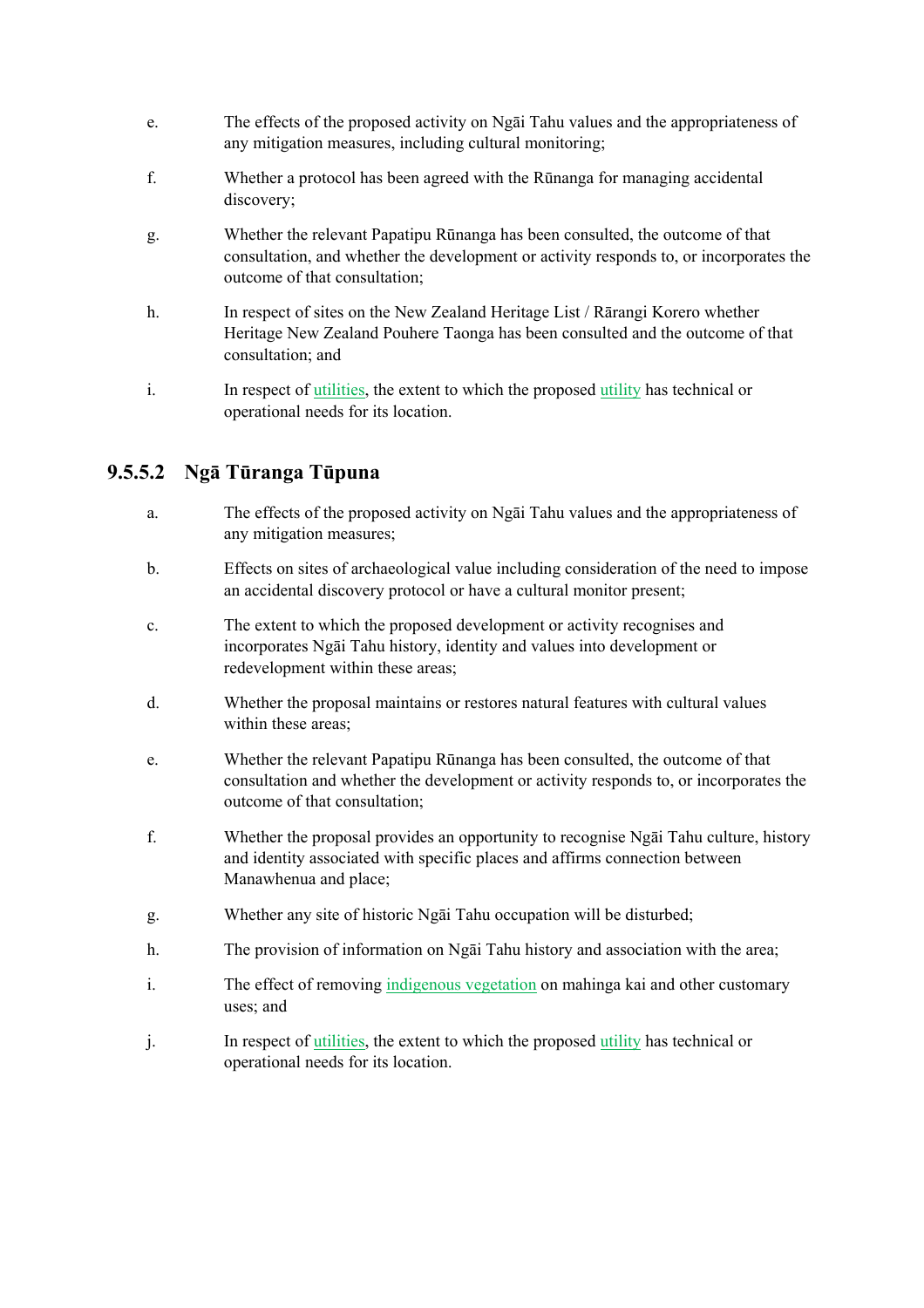## **9.5.5.3 Ngā Wai**

- a. Whether the relevant Papatipu Rūnanga has been consulted, the outcome of that consultation and whether the development or activity responds to, or incorporates the outcome of that consultation;
- b. Effects on sites of archaeological value including consideration of the need to impose an Accidental Discovery Protocol or have a cultural monitor present;
- c. The effects of the proposed activity on Ngāi Tahu values and the appropriateness of any mitigation measures including new planting and improved access for customary use;
- d. Whether the proposal will remove indigenous vegetation and any effects on mahinga kai and other customary uses;
- e. The extent to which the proposed activity will affect the natural character of the waterbody and its margins, or Te Tai o Mahaanui / the coastal environment.
- f. The provision of information on Ngāi Tahu history and association with the area;
- g. Whether wastewater disposal and stormwater management systems recognise the cultural significance of ngā wai, and do not create additional demand to discharge directly; and
- h. In respect of utilities, the extent to which the proposed utility has technical or operational needs for its location.

#### Advice note:

1. With respect to Ngā Wai Te Tai o Mahaanui / the coastal environment reference should also be made to Chapter 9.6.2.1 Objectives, Policy 9.6.2.2.3 Extent of the coastal environment, and the matters of discretion in Rules 9.6.3.1 a, b, c, and d.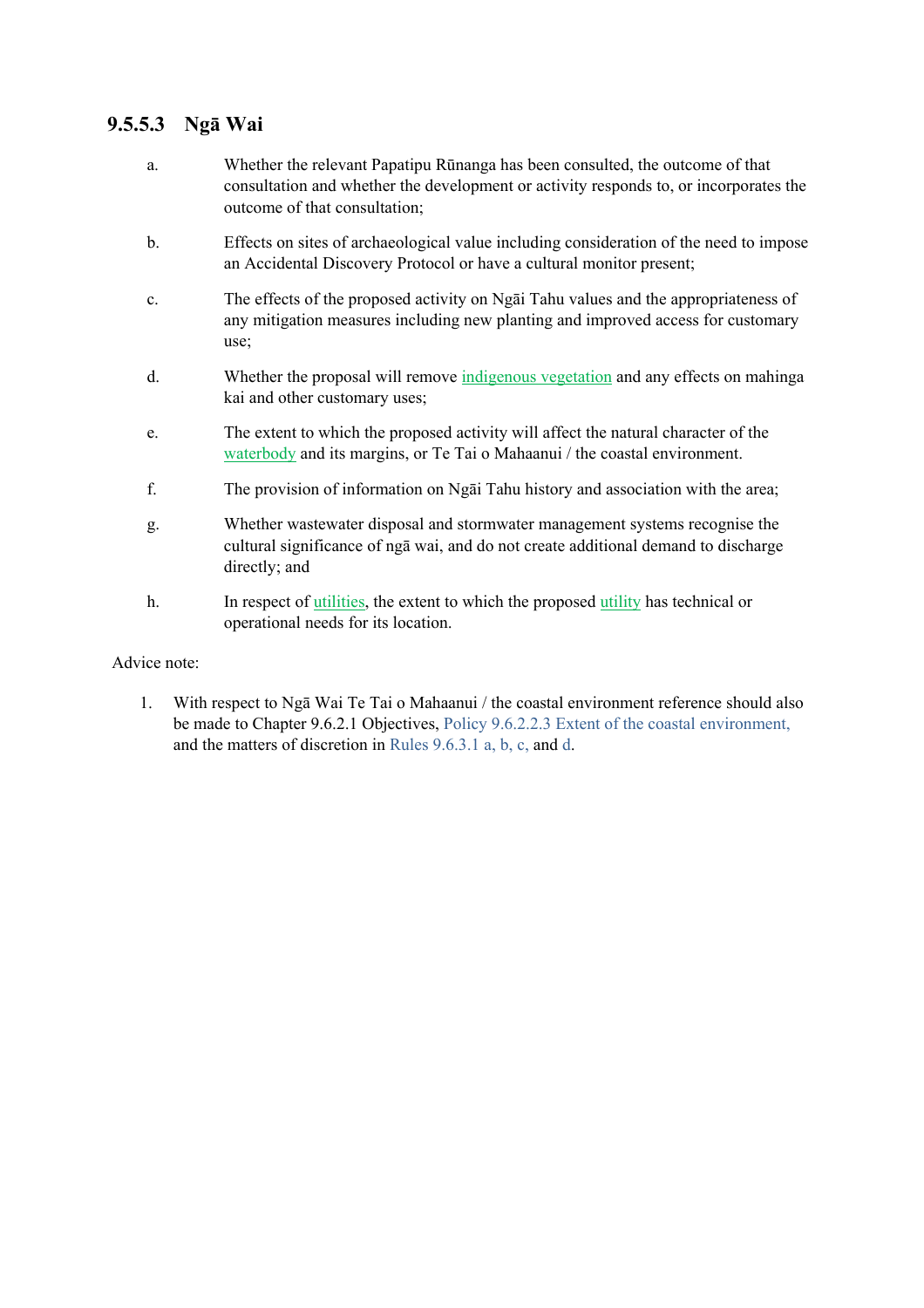#### **9.5.6Appendix - Schedules of Sites of Ngāi Tahu Cultural Significance**

## **9.5.6.1 Schedule of Wāhi Tapu / Wāhi Taonga**

### **Table 1: Wāhi Tapu / Wāhi Taonga – Silent Files – ID 2b to 6b and 8b to 16b**

\*Advice note:

1. The name is provided for purposes of assisting with geographic identification of silent files and is not an exact location of sensitive Wāhi Tapu values.

| ID             | <b>Planning</b><br>Map<br>Number/s | <b>Classification</b>      | Sub-class   | <b>Location / Name*</b>                                                                            | <b>Description</b>                                                                                                 |
|----------------|------------------------------------|----------------------------|-------------|----------------------------------------------------------------------------------------------------|--------------------------------------------------------------------------------------------------------------------|
| 2 <sub>b</sub> | 57C                                | Wāhi Tapu /<br>Wāhi Taonga | Silent file | Whakaraupō (Lyttelton Harbour)<br>- Rāpaki, excluding settlement                                   | Located within the area referred to as silent file 030 in<br>the Mahaanui Iwi Management Plan 2013 – refer ID 2a.  |
| 3 <sub>b</sub> | 51C, 52C                           | Wāhi Tapu /<br>Wāhi Taonga | Silent file | Whakaraupō (Lyttelton Harbour)<br>- Taukahara, Ōhinetahi (Governors Bay),<br>excluding settlement. | Located within the areas referred to as silent file 031 in<br>the Mahaanui Iwi Management Plan 2013 – refer ID 3a. |
| 4 <sub>b</sub> | R <sub>1</sub> C                   | Wāhi Tapu /<br>Wāhi Taonga | Silent file | Koukourārata (Port Levy)<br>- Te Piaka (Adderley Head)                                             | Located within the area referred to as silent file 032 in<br>the Mahaanui Iwi Management Plan 2013 - refer ID 4a.  |
| 5 <sub>b</sub> | R <sub>1</sub> C                   | Wāhi Tapu /<br>Wāhi Taonga | Silent file | Koukourārata (Port Levy)<br>- Koukourārata, excluding township                                     | Located within the area referred to as silent file 021 in<br>the Mahaanui Iwi Management Plan 2013 – refer ID 5a.  |
| 6 <sub>b</sub> | R <sub>4</sub> C                   | Wāhi Tapu /<br>Wāhi Taonga | Silent file | Waipuna saddle                                                                                     | Located within the area referred to as silent file 019 in<br>the Mahaanui Iwi Management Plan 2013 - refer ID 6a.  |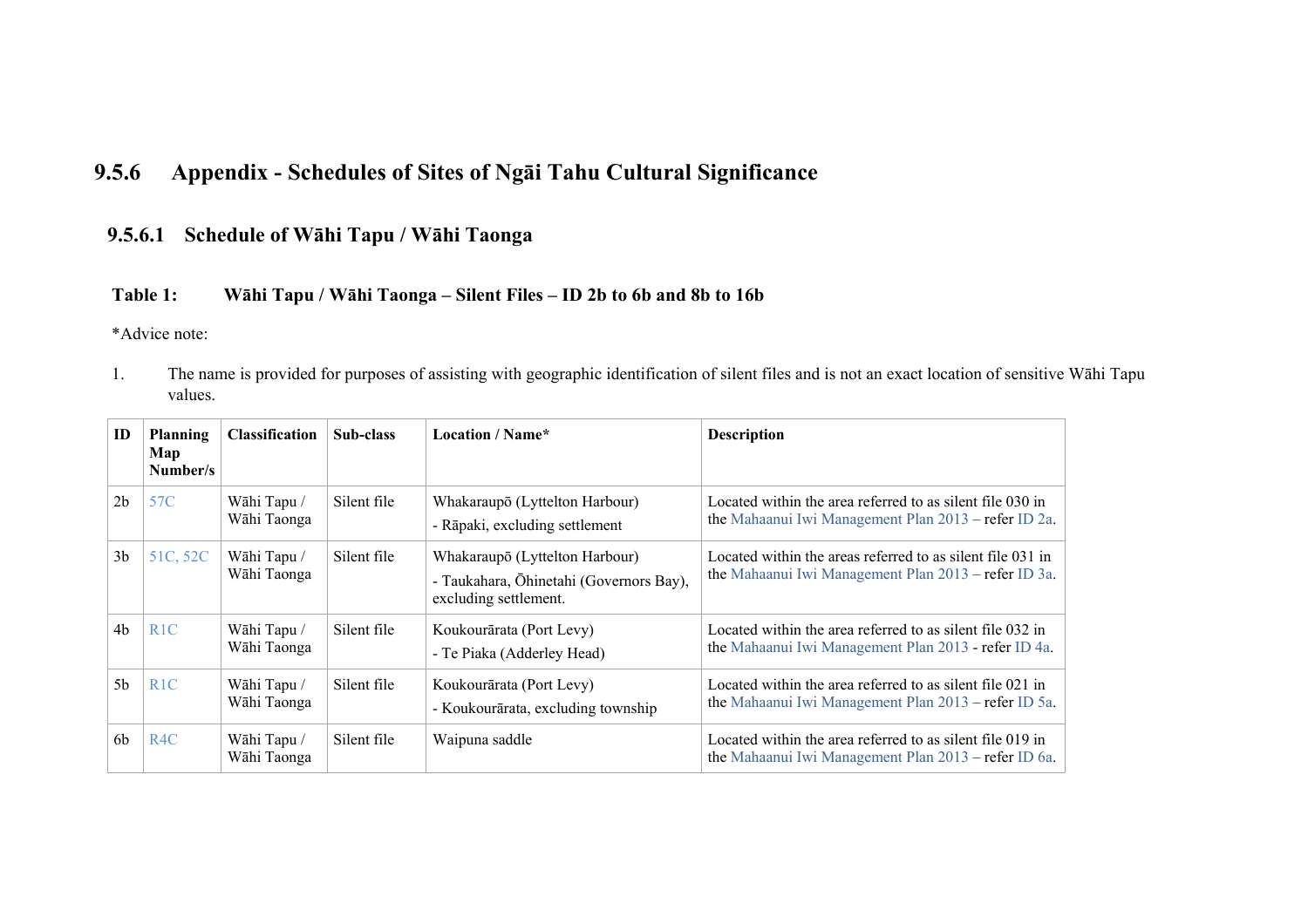| ID              | Planning<br>Map<br>Number/s | <b>Classification</b>      | Sub-class   | Location / Name*                                                                                                                | <b>Description</b>                                                                                                 |  |
|-----------------|-----------------------------|----------------------------|-------------|---------------------------------------------------------------------------------------------------------------------------------|--------------------------------------------------------------------------------------------------------------------|--|
| 8 <sub>b</sub>  | <b>78C</b>                  | Wāhi Tapu /<br>Wāhi Taonga | Silent file | Poranui ki Timutimu (Southern Bays)<br>- Ōruaka, Poranui (Birdlings Flat – east of<br>and excluding Birdlings Flat settlement). | Located within the areas referred to as silent file 034 in<br>the Mahaanui Iwi Management Plan 2013 - refer ID 8a. |  |
| 9 <sub>b</sub>  | R8C and<br><b>78C</b>       | Wāhi Tapu /<br>Wāhi Taonga | Silent file | Poranui ki Timutimu (Southern Bays)<br>- Ōtūwhare, Oashore, Te Motumotu<br>(Tokoroa) and Hikuraki Bays.                         | Located within the areas referred to as silent file 029 in<br>the Mahaanui Iwi Management Plan 2013 – refer ID 9a. |  |
| 10 <sub>b</sub> | <b>70C</b>                  | Wāhi Tapu /<br>Wāhi Taonga | Silent file | Akaroa Harbour<br>- Duvauchelle Bay.                                                                                            | Located within the areas referred to as silent file 026 in<br>the Mahaanui Iwi Management Plan 2013.               |  |
| 11 <sub>b</sub> | 70C, 73C<br>and R4C         | Wāhi Tapu /<br>Wāhi Taonga | Silent file | Akaroa Harbour<br>- Ōnawe Peninsula.                                                                                            | Located within the areas referred to as silent file 025 in<br>the Mahaanui Iwi Management Plan 2013.               |  |
| 12 <sub>b</sub> | 74C and<br>75C              | Wāhi Tapu /<br>Wāhi Taonga | Silent file | Akaroa Harbour<br>$-\bar{O}$ pukutahi and $\bar{O}$ koropeke / Tikao<br>Bays.                                                   | Located within the areas referred to as silent file 024 in<br>the Mahaanui Iwi Management Plan 2013.               |  |
| 13 <sub>b</sub> | 74C                         | Wāhi Tapu /<br>Wāhi Taonga | Silent file | Akaroa Harbour<br>- Ōpakia (Petit Carenage Bay) and<br>Ōkoropeke / Tikao Bay.                                                   | Located within the areas referred to as silent file 027 in<br>the Mahaanui Iwi Management Plan 2013.               |  |
| 14 <sub>b</sub> | <b>75C</b>                  | Wāhi Tapu /<br>Wāhi Taonga | Silent file | Akaroa Harbour<br>- Takamatua.                                                                                                  | Located within the areas referred to as silent file 027 in<br>the Mahaanui Iwi Management Plan 2013.               |  |
| 15 <sub>b</sub> | 77C                         | Wāhi Tapu /<br>Wāhi Taonga | Silent file | Akaroa Harbour<br>- Ōtipua / Takamatua Hill and Ōtahuahua<br>(Childrens Bay).                                                   | Located within the areas referred to as silent file 028 in<br>the Mahaanui Iwi Management Plan 2013.               |  |
| 16b             | R <sub>8</sub> C            | Wāhi Tapu /<br>Wāhi Taonga | Silent file | Akaroa Harbour<br>- Timutimu Head                                                                                               | Located within the areas referred to as silent file 022 in<br>the Mahaanui Iwi Management Plan 2013.               |  |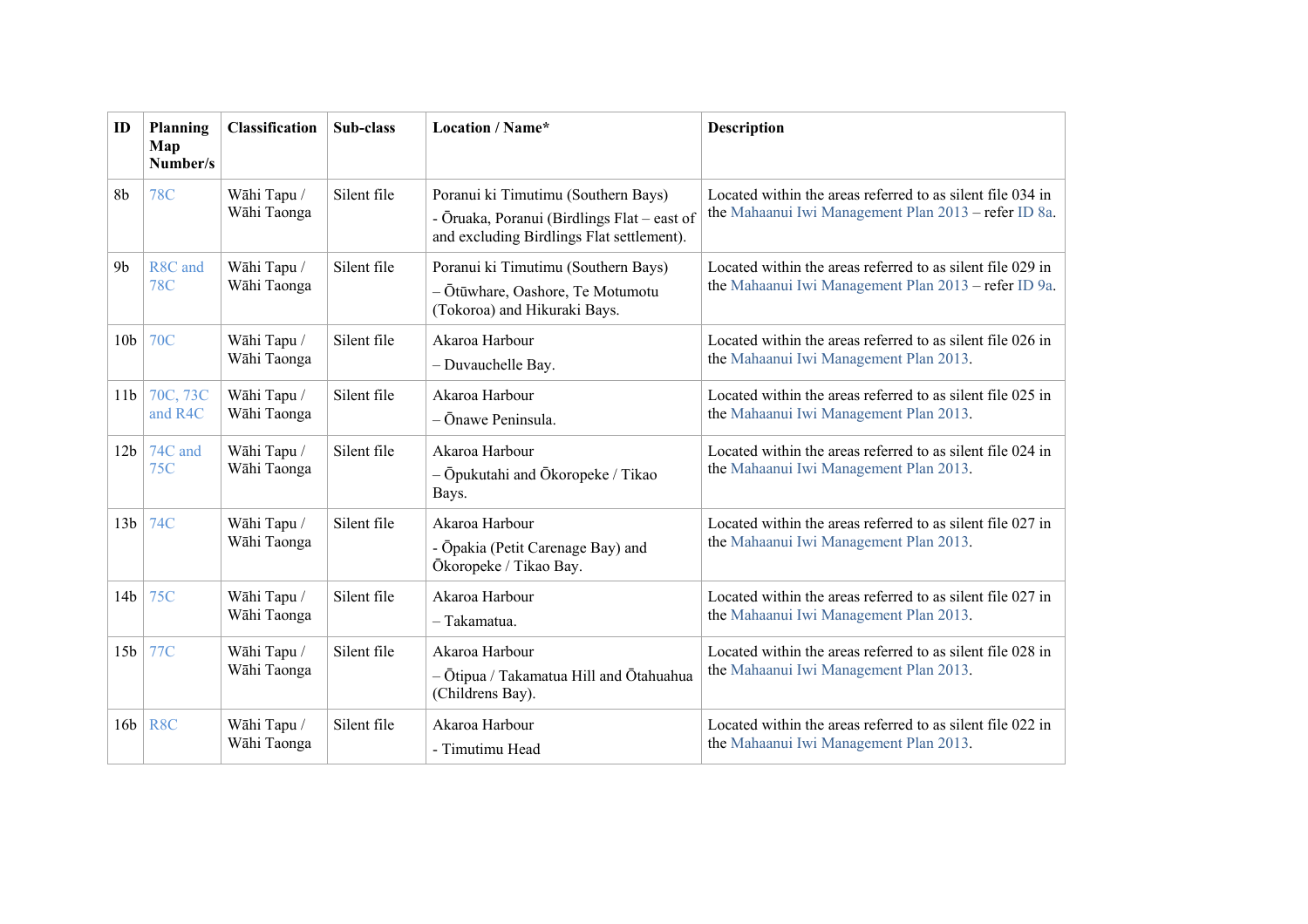| ID | <b>Planning Map</b><br>Number/s | Classification             | Sub-class                                                              | Location                                                                                                                     | Name / Description                                                                                                                                                                         |
|----|---------------------------------|----------------------------|------------------------------------------------------------------------|------------------------------------------------------------------------------------------------------------------------------|--------------------------------------------------------------------------------------------------------------------------------------------------------------------------------------------|
| 17 |                                 | Wāhi Tapu /<br>Wāhi Taonga | <b>Heritage New Zealand</b><br>Pouhere Taonga list<br>7776 (Wāhi Tapu) | Tuhiraki (Mt Bossu)                                                                                                          | Tuhiraki (Mt. Bossu) peak and upper area $-a$<br>maunga formed from the Kō (digging stick) of<br>Rākaihautū.                                                                               |
| 18 |                                 | Wāhi Tapu /<br>Wāhi Taonga | Heritage New Zealand<br>list 7715 (Wāhi Tapu)                          | Tautahi Pā - encompassing the<br>banks of the Ōtākaro between<br>Madras and Barbadoes Streets,<br>central city Christchurch. | Tautahi Pā - acknowledgement of the significance<br>of Tautahi to Ngāi Tūāhuriri, Ngāi Tahu.                                                                                               |
| 19 |                                 | Wāhi Tapu /<br>Wāhi Taonga | <b>Heritage New Zealand</b><br>list 7716 (Wāhi Tapu)                   | Location of the now St. Luke's<br>Vicarage property-185<br>Kilmore Street West, central<br>city Christchurch.                | Tautahi Rua Kōiwi - acknowledgement of the<br>significance of Tautahi to Ngāi Tūāhuriri, Ngāi<br>Tahu.                                                                                     |
| 20 |                                 | Wāhi Tapu /<br>Wāhi Taonga | <b>Heritage New Zealand</b><br>list 7607 (Wāhi Tapu)                   | 109 Cambridge Terrace (corner<br>with Hereford Street), central<br>city Christchurch.                                        | Puāri Pā - acknowledgement of the significance of<br>the site to Ngāi Tūāhuriri, Ngāi Tahu.                                                                                                |
| 21 |                                 | Wāhi Tapu /<br>Wāhi Taonga | <b>Heritage New Zealand</b><br>list 7643 (Wāhi Tapu)                   | Ōnawe Peninsula, Akaroa<br>Harbour, Te Pātaka o<br>Rākaihautū (Banks Peninsula).                                             | Onawe $P\bar{a}$ – significant headland and p $\bar{a}$ .                                                                                                                                  |
| 22 |                                 | Wāhi Tapu /<br>Wāhi Taonga | <b>Heritage New Zealand</b><br>list 265 (Wāhi Tapu)                    | Ōnuku Road, The Kaik,<br>Akaroa, Te Pātaka o<br>Rākaihautū (Banks Peninsula).                                                | Ōnuku Church (Anglican) - key site and gathering<br>area for the Christianisation of Te Pātaka o<br>Rākaihautū (Banks Peninsula) Māori.                                                    |
| 23 |                                 | Wāhi Tapu /<br>Wāhi Taonga | <b>Heritage New Zealand</b><br>list 9554 (Wāhi Tapu)                   | Ōnuku Road, Ōnuku, Akaroa,<br>Te Pātaka o Rākaihautū (Banks<br>Peninsula)                                                    | Te Urupā o Kāti Mamoe ki Ōnuku is the urupā<br>tawhito/ancient burial place for Ngati Mamoe and<br>other ancestors and is under guardianship by, and<br>out the front of the, Onuku Marae. |
| 24 |                                 | Wāhi Tapu /<br>Wāhi Taonga | <b>Heritage New Zealand</b><br>list 9507 (Wāhi Tapu)                   | Ōteauheke (Brasenose),<br>Akaroa, Te Pātaka o<br>Rākaihautū (Banks Peninsula)                                                | Ōteauheke is a tūpuna maunga/mountain that<br>presides over Onuku and is home to the puna/spring<br>that feed the streams which provide drinking water<br>to the Kaik at Ōnuku.            |

## **Table 2: Wāhi Tapu / Wāhi Taonga– ID 17 to 29, and 97**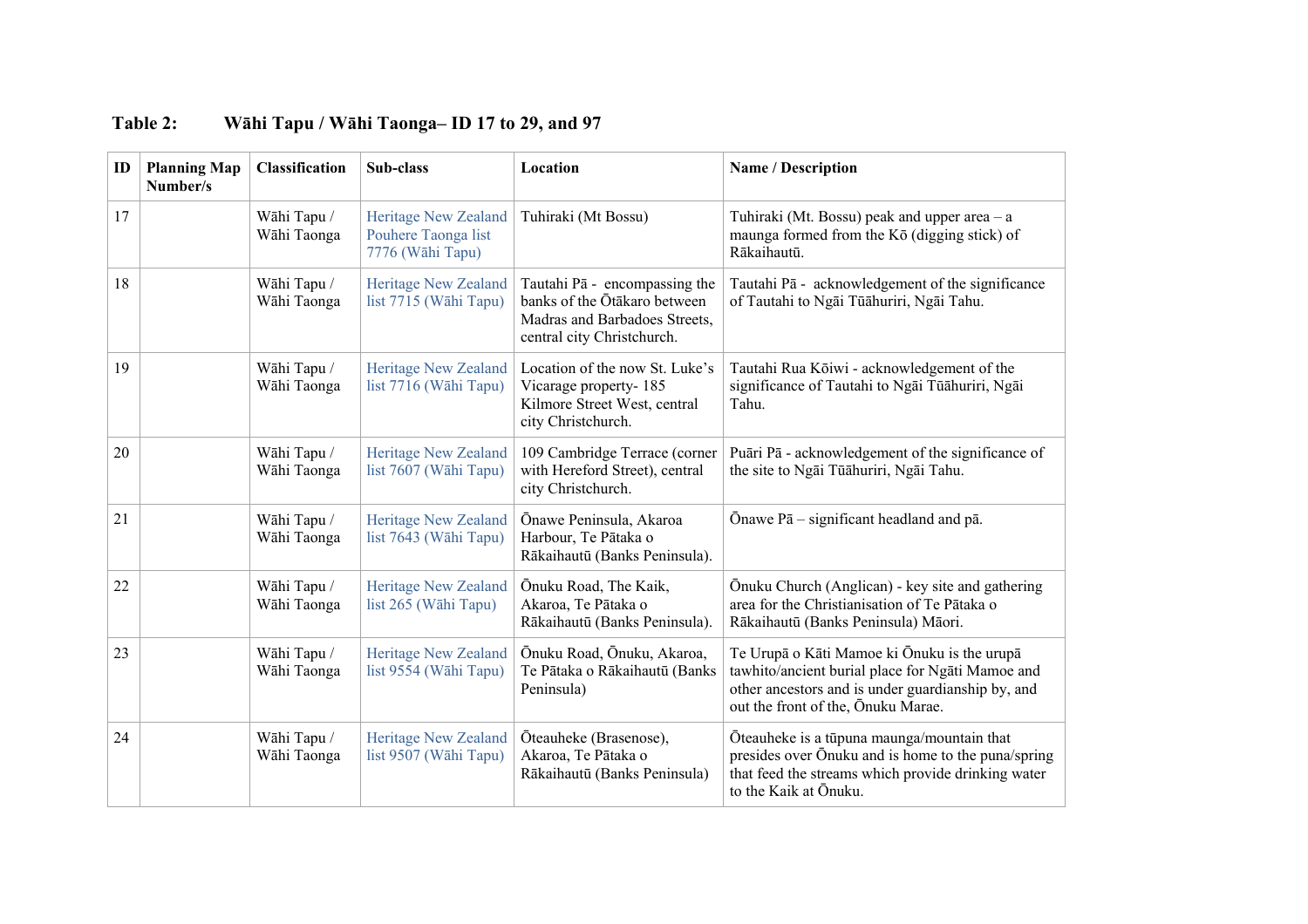| ID | <b>Planning Map</b><br>Number/s | <b>Classification</b>                                                                                                                                                                                      | Sub-class                                                                           | Location                                                                                                                                                          | <b>Name / Description</b>                                                                     |
|----|---------------------------------|------------------------------------------------------------------------------------------------------------------------------------------------------------------------------------------------------------|-------------------------------------------------------------------------------------|-------------------------------------------------------------------------------------------------------------------------------------------------------------------|-----------------------------------------------------------------------------------------------|
| 25 |                                 | Wāhi Tapu /<br>Wāhi Taonga                                                                                                                                                                                 | Heritage New Zealand<br>Pouhere Taonga list<br>9067 (Historic Place)<br>Category 1) | Main Road and Cave Terrace,<br>Redcliffs, Christchurch.                                                                                                           | Moncks Cave - Nationally significant archaeological<br>site.                                  |
| 26 |                                 | Wāhi Tapu /<br>Puari Road, Koukourārata<br>Heritage New Zealand<br>Pouhere Taonga list<br>(Port Levy), Te Pātaka o<br>Wāhi Taonga<br>Rākaihautū (Banks Peninsula)<br>7468 (Historic Place)<br>Category 2). |                                                                                     | Site of Māori Church, Te Whare Karakia Ki Puāri -<br>a key site and gathering area for the Christianisation<br>of Te Pataka o Rākaihautū (Banks Peninsula) Māori. |                                                                                               |
| 27 |                                 | Wāhi Tapu /<br>Wāhi Taonga                                                                                                                                                                                 | <b>Heritage New Zealand</b><br>list 7671 (Wāhi Tapu<br>Area).                       | Bossu Road Birdlings Flat, Te<br>Pātaka o Rākaihautū (Banks<br>Peninsula)                                                                                         | Oruaka $P\bar{a}$ – includes the sites known as Oruaka,<br>Poutaiki and Te Ana o Koko.        |
| 28 |                                 | Wāhi Tapu /<br>Wāhi Taonga                                                                                                                                                                                 | <b>Heritage New Zealand</b><br>list 7521 (Wāhi Tapu<br>Area).                       | 269 – 293 Beach Road,<br>Akaroa, Te Pātaka o<br>Rākaihautū (Banks Peninsula)                                                                                      | Takapūneke – site of the pā of Te Maiharanui,<br>Upoko Ariki of Ngāi Tahu.                    |
| 29 |                                 | Wāhi Tapu /<br>Wāhi Taonga                                                                                                                                                                                 | <b>NZAA N36/3</b>                                                                   | Rīpapa Island, Whakaraupō<br>(Lyttelton Harbour)                                                                                                                  | Taununu's Pā and the surrounding reefs (important<br>for mahinga kai associated with the pā). |
| 97 |                                 | Wāhi Tapu /<br>Wāhi Taonga                                                                                                                                                                                 | <b>Heritage New Zealand</b><br>list 7601 (Wāhi Tapu)                                | Within Omaru Stream Gully,<br>Rapaki Bay, Lyttelton,                                                                                                              | Ōmaru at Rāpaki, Whakaraupō (Lyttelton).                                                      |

# **Table 3: Wāhi Tapu / Wāhi Taonga – ID 30 to 38 and 66**

| ID | <b>Planning</b><br>Map<br>Number/s | <b>Classification</b>      | Sub-class | Location              | <b>Name / Description</b>                                       |
|----|------------------------------------|----------------------------|-----------|-----------------------|-----------------------------------------------------------------|
| 30 |                                    | Wāhi Tapu /<br>Wāhi Taonga |           | Main Road, Redcliffs. | Raekura - archaeological sites and cave - Te Ana a<br>Hineraki. |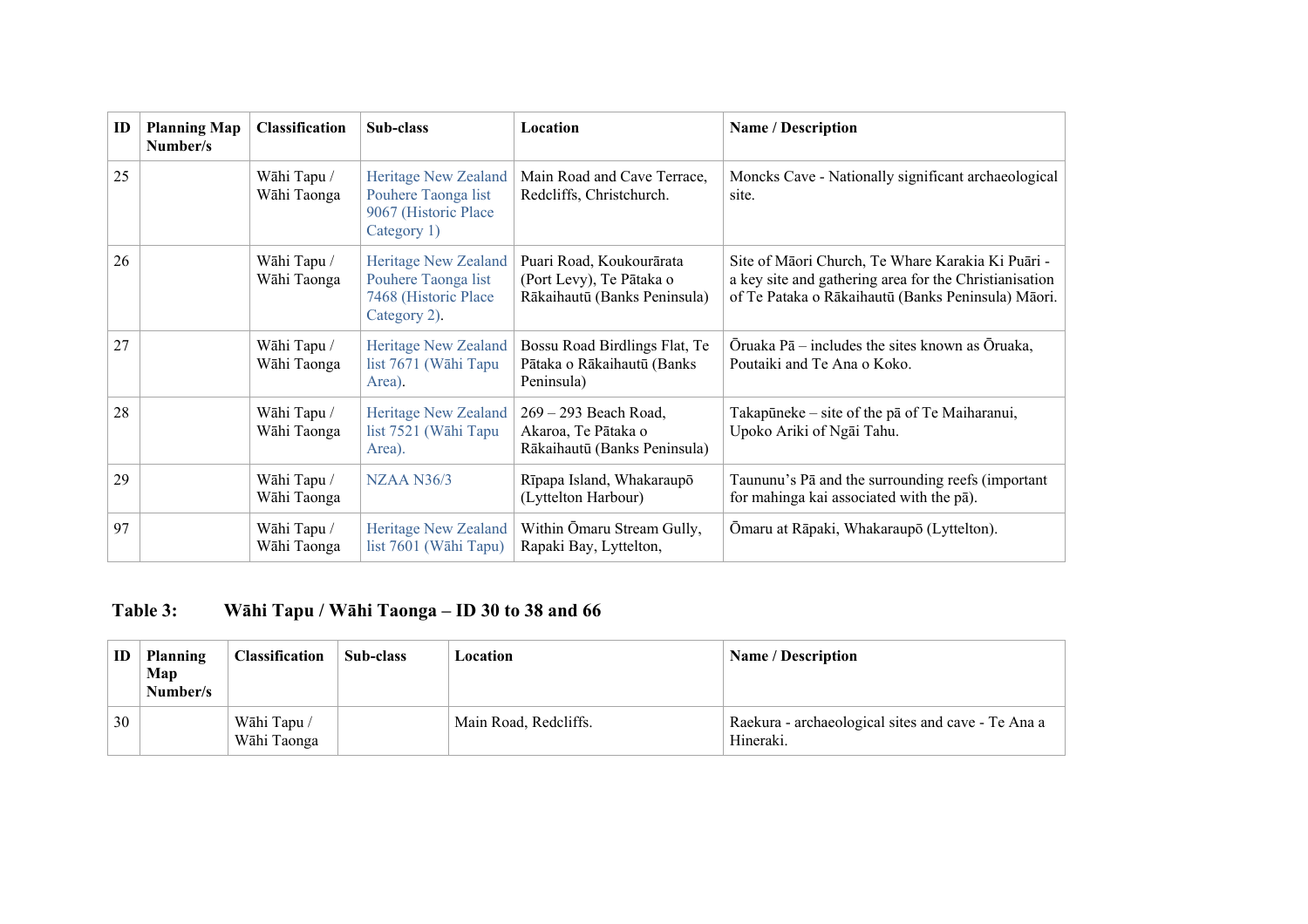| ID | Planning<br>Map<br>Number/s | <b>Classification</b>      | Sub-class                | Location                                                                                                                                                                      | Name / Description                                                                        |  |
|----|-----------------------------|----------------------------|--------------------------|-------------------------------------------------------------------------------------------------------------------------------------------------------------------------------|-------------------------------------------------------------------------------------------|--|
| 31 |                             | Wāhi Tapu /<br>Wāhi Taonga | <b>NZAA N36/73</b>       | Long Lookout point, east of little Akaloa<br>Panau Pā - ancestral pā site with remnant intact<br>bay, Te Pātaka o Rākaihautū (Banks<br>archaeological features.<br>Peninsula) |                                                                                           |  |
| 32 |                             | Wāhi Tapu /<br>Wāhi Taonga | <b>NZAA</b><br>N36/111   | Pa Island, south of Okains Bay, Te Pātaka<br>o Rākaihautū (Banks Peninsula)                                                                                                   | Te Puke ki Waitaha Pā - ancestral pā site with<br>remnant intact archaeological features. |  |
| 33 |                             | Wāhi Tapu /<br>Wāhi Taonga | <b>NZAA</b><br>N36/110   | South of Pa Island, Te Pātaka o<br>Rākaihautū (Banks Peninsula)                                                                                                               | Pā Bay Pā - ancestral pā site with remnant intact<br>archaeological features.             |  |
| 34 |                             | Wāhi Tapu /<br>Wāhi Taonga | <b>NZAA N37/1</b>        | Fishermans Bay, Te Pātaka o Rākaihautū<br>(Banks Peninsula)                                                                                                                   | Ngā Toko Ono Pā - ancestral pā site with remnant<br>intact archaeological features.       |  |
| 35 |                             | Wāhi Tapu /<br>Wāhi Taonga | <b>NZAA N37/22</b>       | Flea Bay, Te Pātaka o Rākaihautū (Banks<br>Peninsula)                                                                                                                         | Pae Karoro Pā, - an ancestral pā site with remnant<br>intact archaeological features.     |  |
| 36 |                             | Wāhi Tapu /<br>Wāhi Taonga | <b>NZAA M36/76</b>       | Christchurch-Akaroa Road, South of<br>Birdlings Road, Te Pātaka o Rākaihautū<br>(Banks Peninsula)                                                                             | Te Puia Pā, - an ancestral pā site with remnant intact<br>archaeological features.        |  |
| 37 |                             | Wāhi Tapu /<br>Wāhi Taonga | <b>NZAA N36/79</b>       | Ōkaruru (Goughs Bay), Te Pātaka o<br>Rākaihautū (Banks Peninsula)                                                                                                             | Ōkaruru Pā - an ancestral pā site with remnant intact<br>archaeological features.         |  |
| 38 |                             | Wāhi Tapu /<br>Wāhi Taonga | <b>NZAA N36/32</b>       | Eastern side of Koukourārata (Port Levy).                                                                                                                                     | Kaitara Pā - an ancestral pā site with remnant intact<br>archaeological features.         |  |
| 45 |                             | Wāhi Tapu /<br>Wāhi Taonga | NZAA sites:<br>clustered | Centered on Waikākahi Pā, Christchurch-<br>Akaroa Road, in vicinity of Birdlings<br>Road, Te Pātaka o Rākaihautū (Banks<br>Peninsula)                                         | Waikākahi Pā - ancestral pā with significant tribal<br>history.                           |  |
| 66 |                             | Wāhi Tapu /<br>Wāhi Taonga | NZAA site<br>M36/229     | Site on corner of Norwich Quay and<br>Öhinehou Archaeological site<br>Oxford Street, Lyttelton.                                                                               |                                                                                           |  |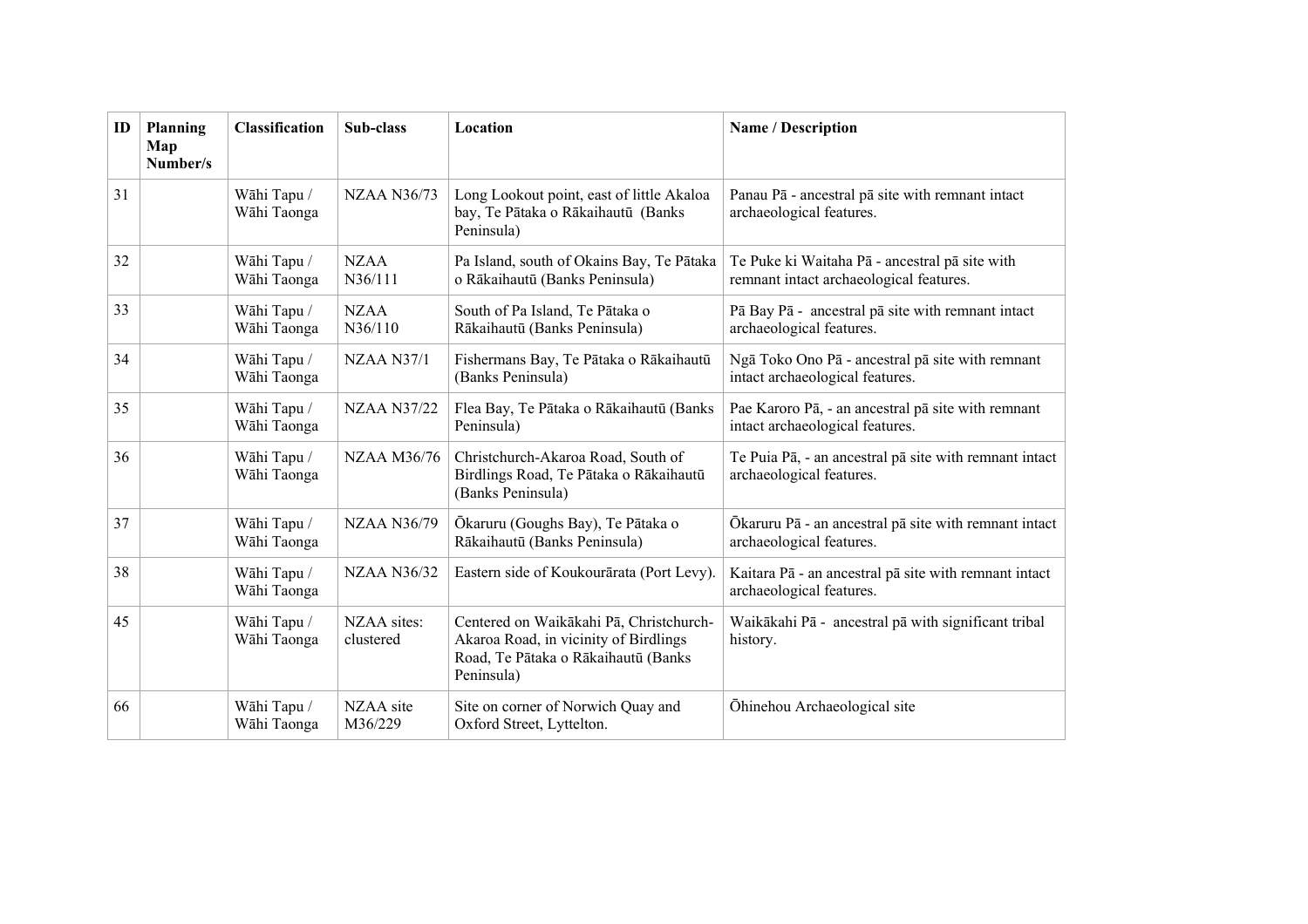| ID | <b>Planning</b><br>Map<br>Number/s | <b>Classification</b>      | Sub-class                        | <b>Location</b>                                                                                          | <b>Name / Description</b>                                                                                                |
|----|------------------------------------|----------------------------|----------------------------------|----------------------------------------------------------------------------------------------------------|--------------------------------------------------------------------------------------------------------------------------|
| 40 |                                    | Wāhi Tapu /<br>Wāhi Taonga | Maunga /<br>mountain             | Summit Road / Castel Rock reserve, Port<br>Hills (Ngā Kōhatu Whakarakaraka o<br>Tamatea Pōkai Whenua)    | Te Tihi o Kahukura is the Māori name for Castle<br>Rock and is associated with the atua Kahukura                         |
| 41 |                                    | Wāhi Tapu /<br>Wāhi Taonga | Maunga /<br>mountain             | Te Poho o Tamatea overlooks Rapaki, (Port<br>Hills) (Ngā Kōhatu Whakarakaraka o<br>Tamatea Pōkai Whenua) | Te Poho Tamatea - principal maunga of Ngāti<br>Wheke                                                                     |
| 42 |                                    | Wāhi Tapu /<br>Wāhi Taonga | Maunga /<br>mountain             | Purau Port Levy Road, Te Pātaka o<br>Rākaihautū (Banks Peninsula)                                        | Te Põhue - Principal maunga of Ngāti Huikai.                                                                             |
| 43 |                                    | Wāhi Tapu /<br>Wāhi Taonga | Maunga /<br>mountain<br>NTCSA 98 | Te Ahu Pātiki (Mt Herbert), Te Pātaka o<br>Rākaihautū (Banks Peninsula)                                  | Te Ahu Pātiki - Te Ahu Pātiki is the Māori name<br>for Mt. Herbert. Te Ahu Pātiki was a tūpuna on the<br>Araiteuru Waka. |

## **Table 4: Wāhi Tapu / Wāhi Taonga – ID 40 to 43**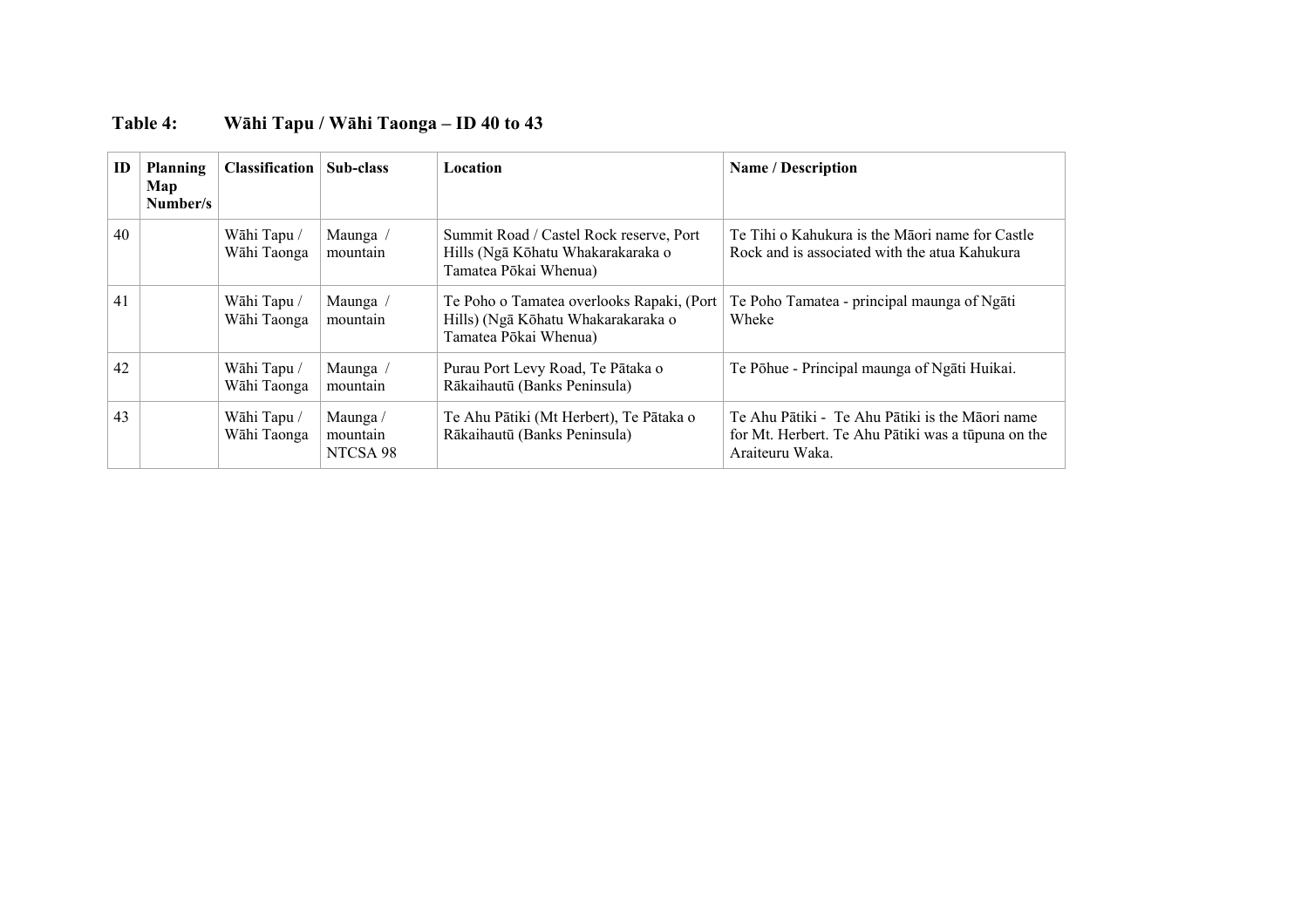## **9.5.6.2 Schedule Mahaanui Iwi Management Plan Silent Files and Kaitōrete Spit**

| ID | Planning<br>Map<br>Number/s  | <b>Classification</b>                            | Sub-class   | Location / Name*                                                                                                                                                                                                                                                                                       | <b>Description</b>                                                                                                                                                                                                     |
|----|------------------------------|--------------------------------------------------|-------------|--------------------------------------------------------------------------------------------------------------------------------------------------------------------------------------------------------------------------------------------------------------------------------------------------------|------------------------------------------------------------------------------------------------------------------------------------------------------------------------------------------------------------------------|
|    | 12C                          | Mahaanui Iwi Management<br>Plan 2013 silent file | Silent file | Ōtūkaikino (Belfast)<br>Area mapped by tribal experts to indicate a higher probability of encounter<br>with sensitive tangible and/or intangible Ngai Tahu values.<br>Referred to as silent file 015 in the Mahaanui Iwi Management Plan 2013.                                                         |                                                                                                                                                                                                                        |
| 2a | 51C, 52C,<br>57C and<br>58C. | Mahaanui Iwi Management<br>Plan 2013 silent file | Silent file | Area mapped by tribal experts to indicate a higher probability of encounter<br>Whakaraupō (Lyttelton Harbour)<br>with sensitive tangible and/or intangible Ngai Tahu values.<br>- Rāpaki<br>Referred to as silent file 031 in the Mahaanui Iwi Management Plan 2013.                                   |                                                                                                                                                                                                                        |
| 3a | 51C, 52C,<br>57C and<br>58C. | Mahaanui Iwi Management<br>Plan 2013 silent file | Silent file | Whakaraupō (Lyttelton Harbour)<br>Area mapped by tribal experts to indicate a higher probability of encounter<br>- Taukahara, Ōhinetahi<br>with sensitive tangible and/or intangible Ngai Tahu values.<br>(Governors Bay).<br>Referred to as silent file 030 in the Mahaanui Iwi Management Plan 2013. |                                                                                                                                                                                                                        |
| 4a | R <sub>1C</sub>              | Mahaanui Iwi Management<br>Plan 2013 silent file | Silent file | Koukourārata (Port Levy) - Te<br>Area mapped by tribal experts to indicate a higher probability of encounter<br>Piaka (Adderley Head)<br>with sensitive tangible and/or intangible Ngai Tahu values.<br>Referred to as silent file 032 in the Mahaanui Iwi Management Plan 2013.                       |                                                                                                                                                                                                                        |
| 5a | R <sub>1</sub> C             | Mahaanui Iwi Management<br>Plan 2013 silent file | Silent file | Koukourārata (Port Levy) -<br>Koukourārata                                                                                                                                                                                                                                                             | Area mapped by tribal experts to indicate a higher probability of encounter<br>with sensitive tangible and/or intangible Ngai Tahu values.<br>Referred to as silent file 021 in the Mahaanui Iwi Management Plan 2013. |
| 6a | R <sub>4C</sub>              | Mahaanui Iwi Management<br>Plan 2013 silent file | Silent file | Area mapped by tribal experts to indicate a higher probability of encounter<br>Waipuna saddle<br>with sensitive tangible and/or intangible Ngai Tahu values.<br>Referred to as silent file 019 in the Mahaanui Iwi Management Plan 2013.                                                               |                                                                                                                                                                                                                        |
| 7  | R <sub>3</sub> C             | Mahaanui Iwi Management<br>Plan 2013 silent file | Silent file | Kaituna.                                                                                                                                                                                                                                                                                               | Area mapped by tribal experts to indicate a higher probability of encounter<br>with sensitive tangible and/or intangible Ngai Tahu values.<br>Referred to as silent file 020 in the Mahaanui Iwi Management Plan 2013. |

## **Table 1: Mahaanui Iwi Management Plan Silent Files – ID 1, 2a to 6a, 7, and 8a to 16a**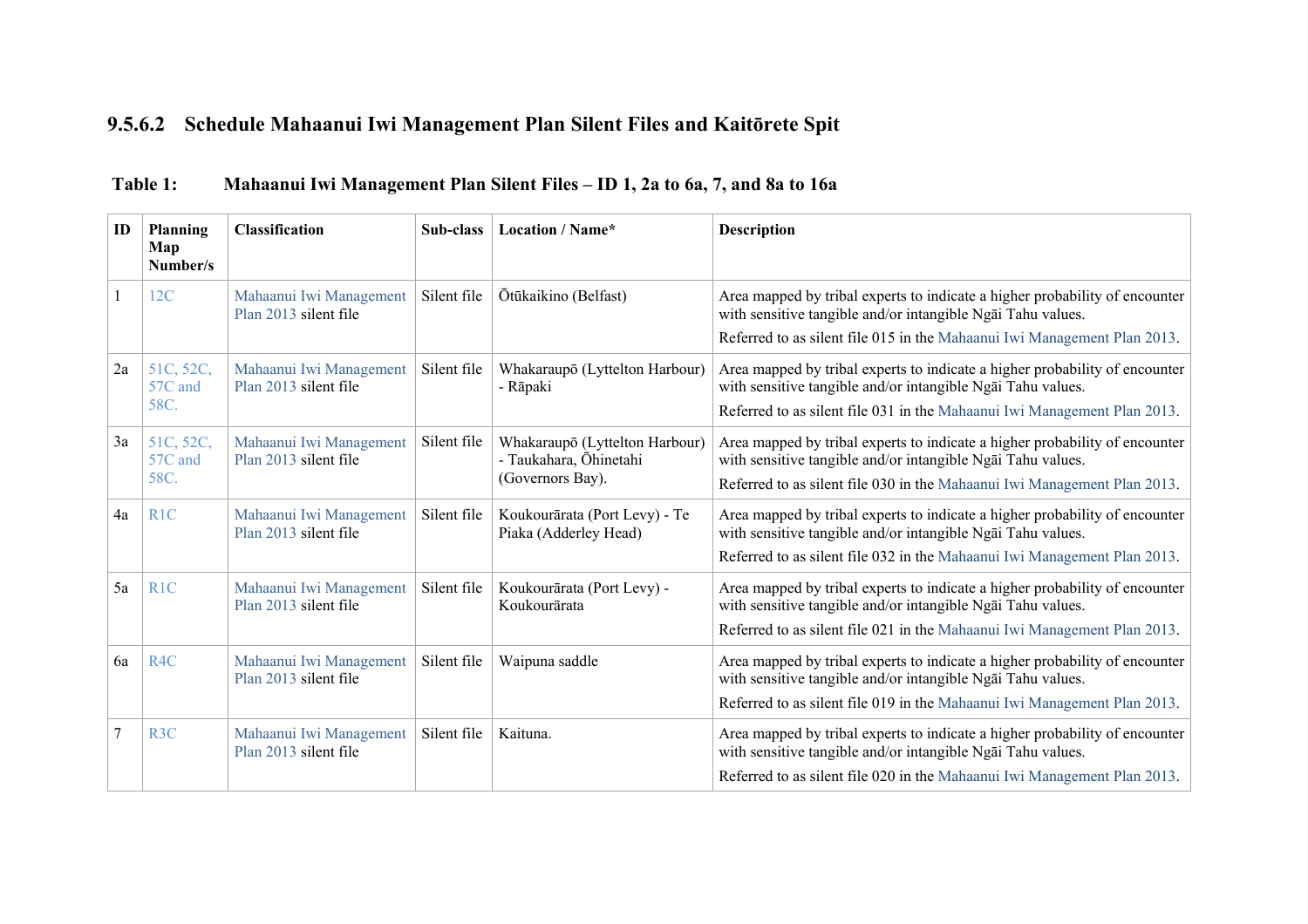| ID  | Planning<br>Map<br>Number/s | <b>Classification</b>                             | Sub-class   | Location / Name*                                                                                                                                                                                                                                              | <b>Description</b>                                                                                                                                                                                                     |
|-----|-----------------------------|---------------------------------------------------|-------------|---------------------------------------------------------------------------------------------------------------------------------------------------------------------------------------------------------------------------------------------------------------|------------------------------------------------------------------------------------------------------------------------------------------------------------------------------------------------------------------------|
| 8a  | <b>R4C, R8C</b><br>and 78C. | Mahaanui Iwi Management<br>Plan 2013 silent file. | Silent file | Poranui ki Timutimu Southern<br>Bays - Ōruaka, Poranui<br>(Birdlings Flat).                                                                                                                                                                                   | Area mapped by tribal experts to indicate a higher probability of encounter<br>with sensitive tangible and/or intangible Ngai Tahu values.<br>Referred to as silent file 034 in the Mahaanui Iwi Management Plan 2013  |
| 9a  | R8C and<br><b>78C</b>       | Mahaanui Iwi Management<br>Plan 2013 silent file. | Silent file | Poranui ki Timutimu Southern<br>Bays - Ōtūwhare, Oashore, Te<br>Motumotu (Tokoroa) and<br>Hikuraki Bays.                                                                                                                                                      | Area mapped by tribal experts to indicate a higher probability of encounter<br>with sensitive tangible and/or intangible Ngai Tahu values.<br>Referred to as silent file 029 in the Mahaanui Iwi Management Plan 2013. |
| 10a | <b>70C</b>                  | Mahaanui Iwi Management<br>Plan 2013 silent file  | Silent file | Akaroa Harbour -Duvauchelle<br>Bay.                                                                                                                                                                                                                           | Area mapped by tribal experts to indicate a higher probability of encounter<br>with sensitive tangible and/or intangible Ngai Tahu values.<br>Referred to as silent file 026 in the Mahaanui Iwi Management Plan 2013. |
|     | $11a$ 70C, 73C<br>and R4C   | Mahaanui Iwi Management<br>Plan 2013 silent file  | Silent file | Akaroa Harbour - Ōnawe<br>Area mapped by tribal experts to indicate a higher probability of encounter<br>with sensitive tangible and/or intangible Ngai Tahu values.<br>Peninsula<br>Referred to as silent file 025 in the Mahaanui Iwi Management Plan 2013. |                                                                                                                                                                                                                        |
| 12a | 74C and<br>75C              | Mahaanui Iwi Management<br>Plan 2013 silent file  | Silent file | Akaroa Harbour - Ōpukutahi<br>and Ökoropeke / Tikao Bays.                                                                                                                                                                                                     | Area mapped by tribal experts to indicate a higher probability of encounter<br>with sensitive tangible and/or intangible Ngai Tahu values.<br>Referred to as silent file 024 in the Mahaanui Iwi Management Plan 2013. |
| 13a | 74C                         | Mahaanui Iwi Management<br>Plan 2013 silent file  | Silent file | Akaroa Harbour - Ōpakia (Petit<br>Carenage Bay) and Ōkoropeke /<br>Tikao Bay.                                                                                                                                                                                 | Area mapped by tribal experts to indicate a higher probability of encounter<br>with sensitive tangible and/or intangible Ngai Tahu values.<br>Referred to as silent file 023 in the Mahaanui Iwi Management Plan 2013. |
| 14a | 75C                         | Mahaanui Iwi Management<br>Plan 2013 silent file  | Silent file | Akaroa Harbour - Takamatua.                                                                                                                                                                                                                                   | Area mapped by tribal experts to indicate a higher probability of encounter<br>with sensitive tangible and/or intangible Ngai Tahu values.<br>Referred to as silent file 027 in the Mahaanui Iwi Management Plan 2013. |
| 15a | 77C, H35C<br>and H36C.      | Mahaanui Iwi Management<br>Plan 2013 silent file  | Silent file | Akaroa Harbour - Ōtipua,<br>Takamatua Hill and Ōtahuahua<br>(Childrens Bay).                                                                                                                                                                                  | Area mapped by tribal experts to indicate a higher probability of encounter<br>with sensitive tangible and/or intangible Ngai Tahu values.<br>Referred to as silent file 028 in the Mahaanui Iwi Management Plan 2013. |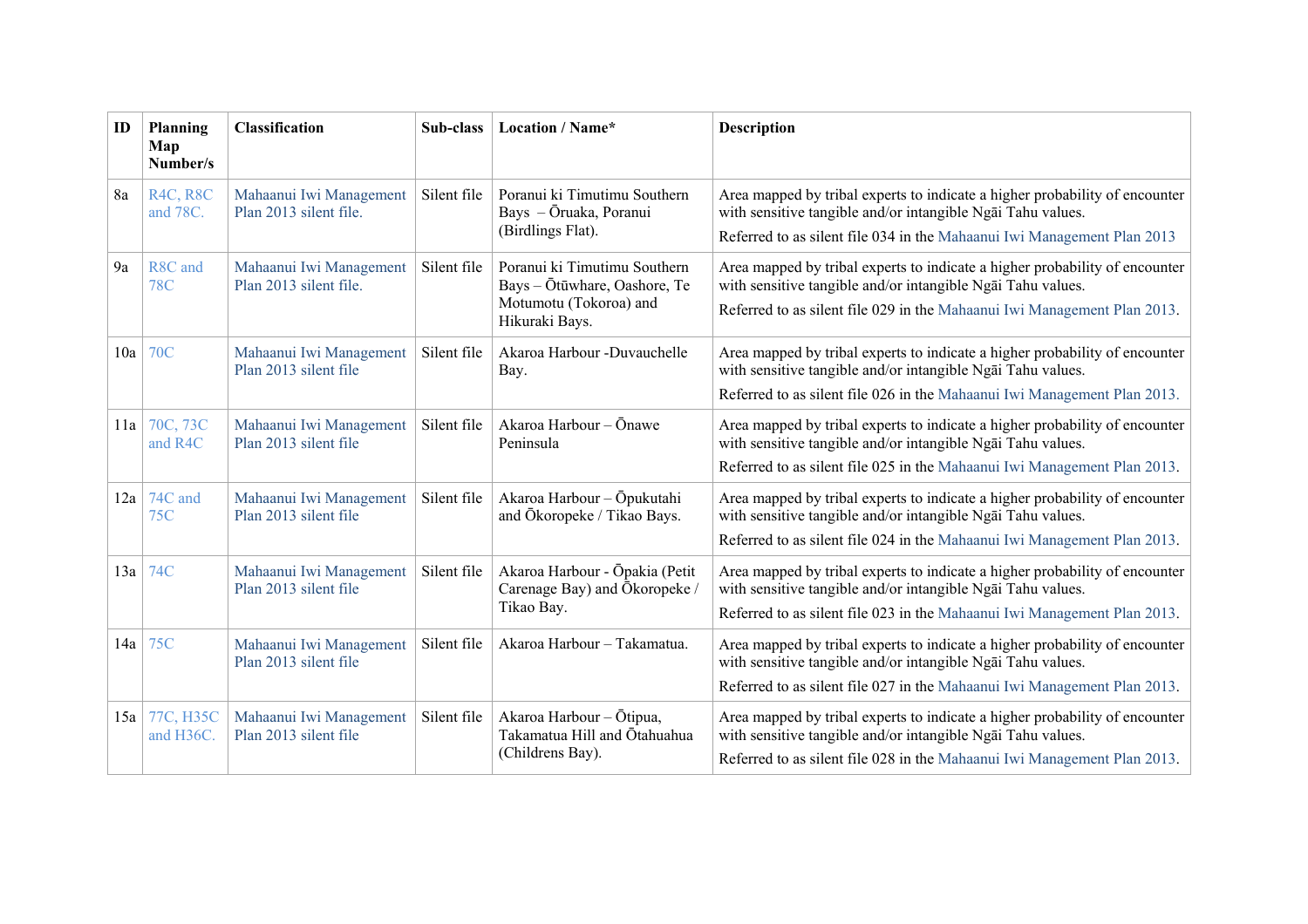| ID | <b>Planning</b><br>Map<br>Number/s | <b>Classification</b>                                                  | Sub-class | Location / Name*          | <b>Description</b>                                                                                                                                                                                                     |
|----|------------------------------------|------------------------------------------------------------------------|-----------|---------------------------|------------------------------------------------------------------------------------------------------------------------------------------------------------------------------------------------------------------------|
|    | $16a$ R8C                          | Mahaanui Iwi Management   Silent file<br>Plan 2013 silent file<br>Head |           | Akaroa Harbour - Timutimu | Area mapped by tribal experts to indicate a higher probability of encounter<br>with sensitive tangible and/or intangible Ngai Tahu values.<br>Referred to as silent file 022 in the Mahaanui Iwi Management Plan 2013. |

## **Table 2: Kaitōrete Spit – ID 64**

| ID  | <b>Planning Map</b><br>Number/s | <b>Classification</b>                            | <b>Sub-class</b> | Location       | <b>Name / Description</b> |
|-----|---------------------------------|--------------------------------------------------|------------------|----------------|---------------------------|
| -64 |                                 | Wāhi Tapu / Wāhi Taonga sites on Kaitōrete Spit. | Kaitōrete Spit   | Kaitōrete Spit | Kaitōrete Spit            |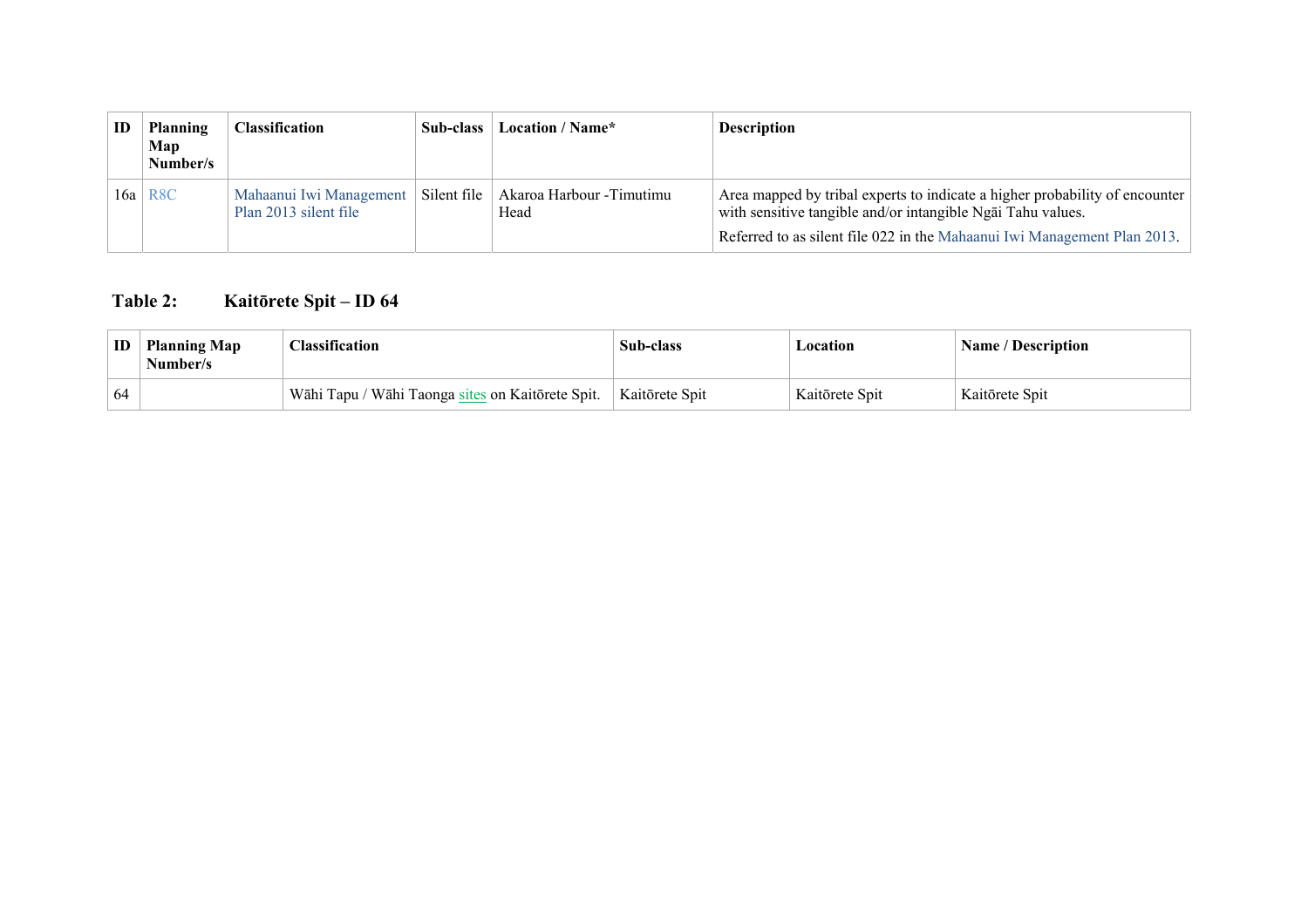## **9.5.6.3 Schedule of Ngā Tūranga Tūpuna**

| ID | <b>Planning Map</b><br>Number/s | <b>Classification</b> | Sub-class               | Location                                                                                                   | <b>Name / Description</b>                                                                                                   |
|----|---------------------------------|-----------------------|-------------------------|------------------------------------------------------------------------------------------------------------|-----------------------------------------------------------------------------------------------------------------------------|
| 54 |                                 | Ngā Tūranga Tūpuna    | Ti Kouka Fishing Marker | Sites fronts Avonside Drive near the Corner of<br>Fitzgerald Avenue, east of Central City<br>Christchurch. | Ti Kouka Fishing Marker - tī kouka<br>(cabbage tree) commemorates the Ngai<br>Tahu allocation of fishing sites in the area. |
| 58 |                                 | Ngā Tūranga Tūpuna    | Natural feature         | Waitākiri Drive, north-east Christchurch                                                                   | Waitākiri (Bottle Lake) – remnant part of<br>a wider wetland system and important<br>mahinga kai in this area.              |
| 75 |                                 | Ngā Tūranga Tūpuna    | Natural feature         | Tuawera (Cave Rock), Sumner.                                                                               | Tuawera (Cave Rock) including<br>geological outcrop at low-tide.                                                            |
| 76 |                                 | Ngā Tūranga Tūpuna    | Natural feature         | Rapanui (Shag Rock), Sumner.                                                                               | Rapanui (Shag Rock), including remnant<br>lithic material and geological outcrop at<br>low-tide.                            |

## **Table 1: Ngā Tūranga Tūpuna – ID 54, 58, 75 and 76**

## **Table 2: Ngā Tūranga Tūpuna – Motu / Islands**

| ID | <b>Planning Map</b><br>Number/s | <b>Classification</b> | Sub-class | Location                                                                  | <b>Name / Description</b>                              |
|----|---------------------------------|-----------------------|-----------|---------------------------------------------------------------------------|--------------------------------------------------------|
| 59 |                                 | Ngā Tūranga Tūpuna    | Island    | Ōtamahua (Quail Island), Whakaraupō (Lyttelton Harbour).                  | Ōtamahua – Island in Whakaraupō harbour.               |
| 67 |                                 | Ngā Tūranga Tūpuna    | Island    | Aua (King Billy Island), Chateris Bay, Whakaraupō (Lyttelton<br>Harbour). | Aua (King Billy Island) and associated reefs.          |
| 68 |                                 | Ngā Tūranga Tūpuna    | Island    | Horomaka Island, Koukourārata (Port Levy harbour).                        | Horomaka Island and associated reefs.                  |
| 69 |                                 | Ngā Tūranga Tūpuna    | Island    | Pukerauaruhe (Brownes Island), Koukourārata (Port Levy<br>harbour).       | Pukerauaruhe (Brownes Island) and associated<br>reefs. |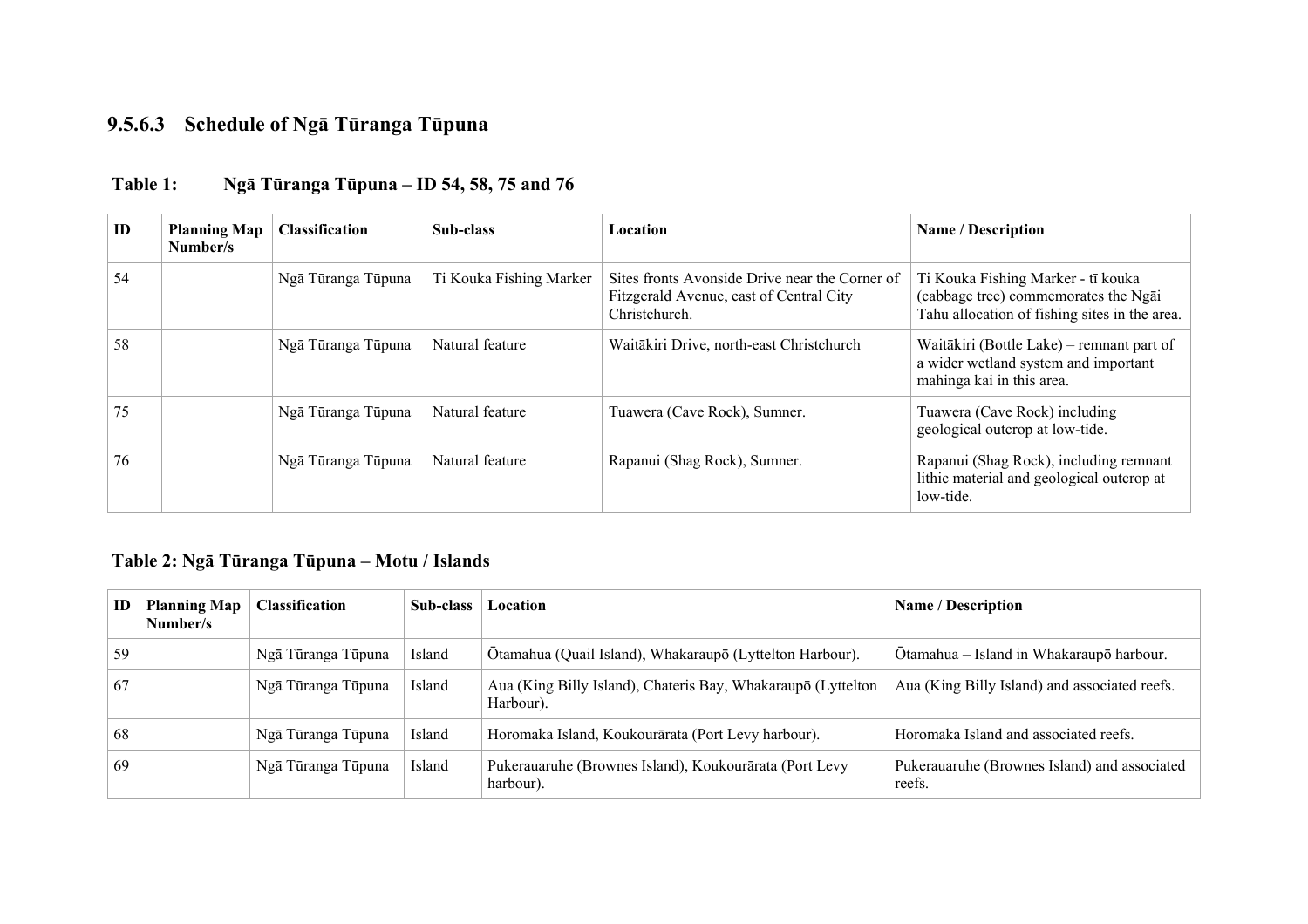## **Table 3: Ngā Tūranga Tūpuna**

| ID | Planning<br>Map<br>Number/s | <b>Classification</b> | Sub-class                                                                            | <b>Location</b>                                                                                                                                                                                 | Name / Description                                                                                                                                               |
|----|-----------------------------|-----------------------|--------------------------------------------------------------------------------------|-------------------------------------------------------------------------------------------------------------------------------------------------------------------------------------------------|------------------------------------------------------------------------------------------------------------------------------------------------------------------|
| 39 |                             | Ngā Tūranga<br>Tūpuna | Pā NZAA sites:<br>M36/27 and M36/10                                                  | Main Road, Governors Bay,<br>Whakaraupō (Lyttelton Harbour).                                                                                                                                    | Te Pā Whakataka - Pā associated with the tūpuna Manuwhiri.                                                                                                       |
| 44 |                             | Ngā Tūranga<br>Tūpuna | NZAA sites:<br>clustered                                                             | Mt Pleasant, Redcliffs, Sumner to<br>Taylors Mistake and including<br>southern part of New Brighton Spit.                                                                                       | Raekura ki Matuku Takotako                                                                                                                                       |
| 46 |                             | Ngā Tūranga<br>Tūpuna | Pā NZAA sites:<br>M <sub>36</sub> -27<br>M36/10                                      | Governors Bay to Teddington Road,<br>Allandale, head of Whakaraupō<br>(Lyttelton Harbour).                                                                                                      | Ōhinetahi Pā - associated with tūpuna Manuwhiri and located closely<br>to Te Pā Whakataka.                                                                       |
| 47 |                             | Ngā Tūranga<br>Tūpuna | NZAA sites:<br>Includes Tautahi Pā<br>refer Wāhi Tapu /<br>Wāhi Taonga site<br>ID18. | Centered on Ōtākaro (Avon River),<br>between Manchester Street and<br>Fitzgerald Ave, Central City<br>Christchurch.                                                                             | Tautahi pā is a mahinga kai (food and resource gathering place) and<br>kāinga nohoanga (village settlement) located on the banks of the<br>Ōtākaro (Avon River). |
| 48 |                             | Ngā Tūranga<br>Tūpuna | NZAA sites:                                                                          | Centered on Ōtākaro (Avon River)<br>and encompassing the sites occupied<br>today by the Provincial Chambers,<br>Law Courts, Town Hall and Victoria<br>Square, Central City Christchurch.        | Puāri Pā.                                                                                                                                                        |
| 49 |                             | Ngā Tūranga<br>Tūpuna | NZAA sites:                                                                          | Te Riu o Te Aika Kawa (Brooklands<br>Lagoon) and surrounds to<br>Pūharakekenui (Styx River), including<br>Brooklands settlement and<br>Püharakekenui Māori Reserve,<br>Christchurch North/East. | Te Riu o Te Aika Kawa (Brooklands Lagoon) and Pūharakekenui<br>(Styx river) - an important mahinga kai for local Ngāi Tahu.                                      |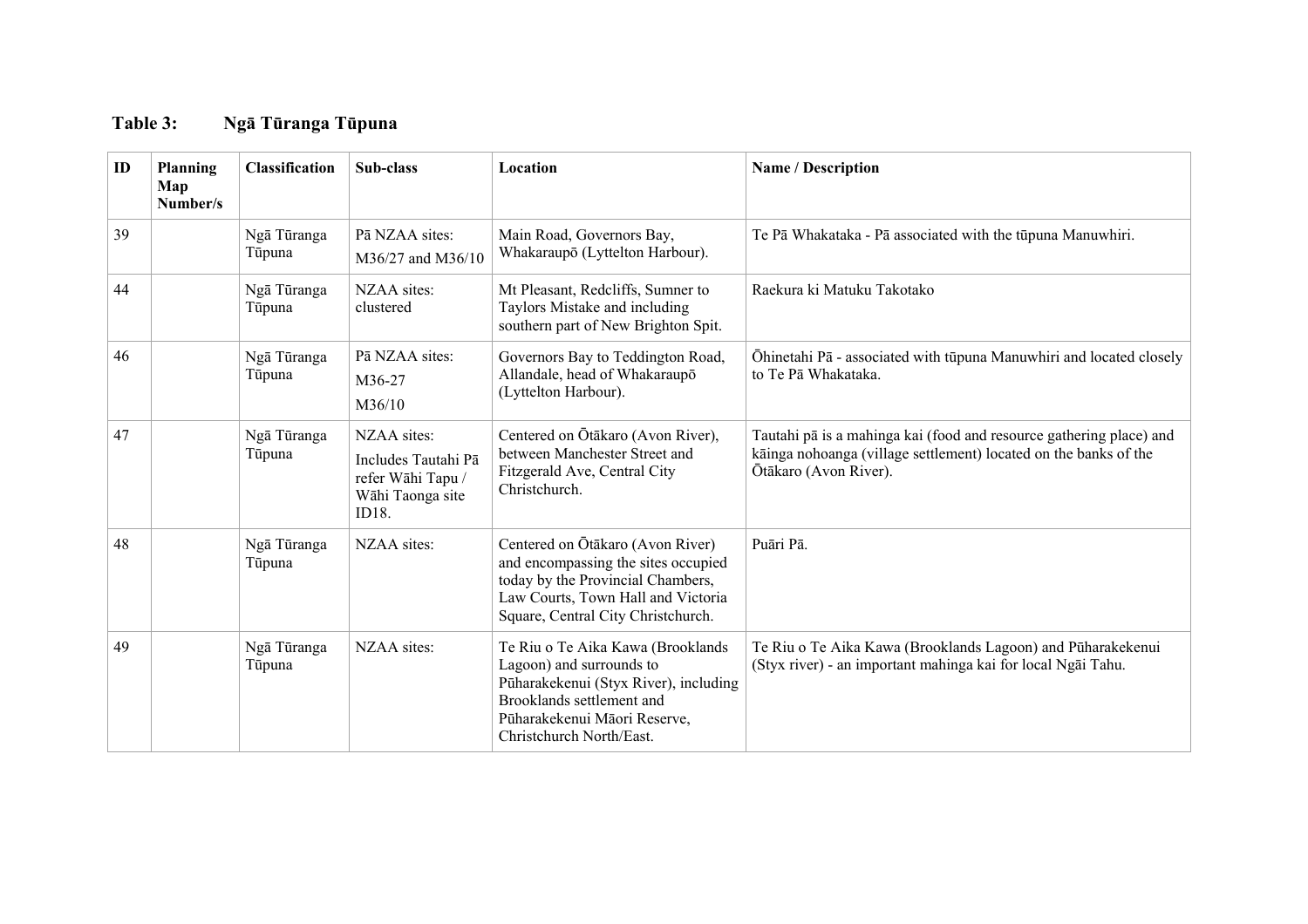| ID | Planning<br>Map<br>Number/s | <b>Classification</b> | Sub-class                                        | Location                                                                                                   | Name / Description                                                                                                                                                                                                                                                                                                                                              |  |
|----|-----------------------------|-----------------------|--------------------------------------------------|------------------------------------------------------------------------------------------------------------|-----------------------------------------------------------------------------------------------------------------------------------------------------------------------------------------------------------------------------------------------------------------------------------------------------------------------------------------------------------------|--|
| 50 |                             | Ngā Tūranga<br>Tūpuna | <b>NZAA M36/25</b>                               | Ōruapaeroa (Travis Wetlands) -<br>bounded by Mairehau, Frosts, and<br>Travis Roads, Christchurch East.     | Ōruapaeroa - an important mahinga kai nohoanga for local Ngāi<br>Tahu hapū and whānau.                                                                                                                                                                                                                                                                          |  |
| 51 |                             | Ngā Tūranga<br>Tūpuna | NZAA sites:                                      | Waikākāriki (Horseshoe Lake),<br>between New Brighton Road and<br>Lake Terrace Road, Christchurch<br>East. | Te Oranga / Waikākāriki - an important mahinga kai nohoanga for<br>local Ngāi Tahu.                                                                                                                                                                                                                                                                             |  |
| 52 |                             | Ngā Tūranga<br>Tūpuna | $P\bar{a}$<br>NZAA sites:<br>M35/293<br>M35/294. | South New Brighton reserve and<br>estuary foreshore, Christchruch East.                                    | Te Kai a Te Karoro - an important pā with associated mahinga kai<br>values at Te Ihutai (Avon-Heathcote Estuary)                                                                                                                                                                                                                                                |  |
| 53 |                             | Ngā Tūranga<br>Tūpuna |                                                  | Te Karoro (South New Brighton) and<br>spit, Christchurch East.                                             | Te Karoro – an important mahinga kai nohoanga for local Ngāi Tahu<br>hapū and whānau, particularly for fishing at Te Ihutai (Avon-<br>Heathcote Estuary). Te Karoro was also an important travel route<br>between Kaiapoi Pā and the Ngāi Tahu settlements of Whakaraupō<br>(Lyttelton Harbour) and the wider Te Pātaka a Rākaihautū (Banks<br>Peninsula) area. |  |
| 55 |                             | Ngā Tūranga<br>Tūpuna |                                                  | Market / Victoria Square, corner of<br>Colombo and Amagh Streets, Central<br>City Christchurch.            | Market Square – important site of early trading and part of the<br>expansive Puāri mahinga kai area.                                                                                                                                                                                                                                                            |  |
| 56 |                             | Ngā Tūranga<br>Tūpuna |                                                  | Waipapa (Little Hagley Park), Harper<br>Avenue, west of Central City,<br>Christchurch.                     | Waipapa (Little Hagley Park) and adjacent Ōtakaro (Avon river).                                                                                                                                                                                                                                                                                                 |  |
| 57 |                             | Ngā Tūranga<br>Tūpuna |                                                  | Pūtarikamotu (Riccarton Bush), west<br>Christchurch.                                                       | Pūtarikamotu (Riccarton Bush) – an important mahinga kai<br>nohoanga for Ngāi Tahu                                                                                                                                                                                                                                                                              |  |
| 62 |                             | Ngā Tūranga<br>Tūpuna | NZAA sites N36/77,<br>N36/78 and N36/80.         | Ōkeina (Okains Bay), Te Pātaka o<br>Rākaihautū (Banks Peninsula).                                          | Ōkeina (Okains Bay) and Kawatea (Little Okains Bay) are associated<br>with several important pā settlements and events and is ancestrally,<br>and contemporarily significant as a mahinga kai for Ngai Tahu.                                                                                                                                                    |  |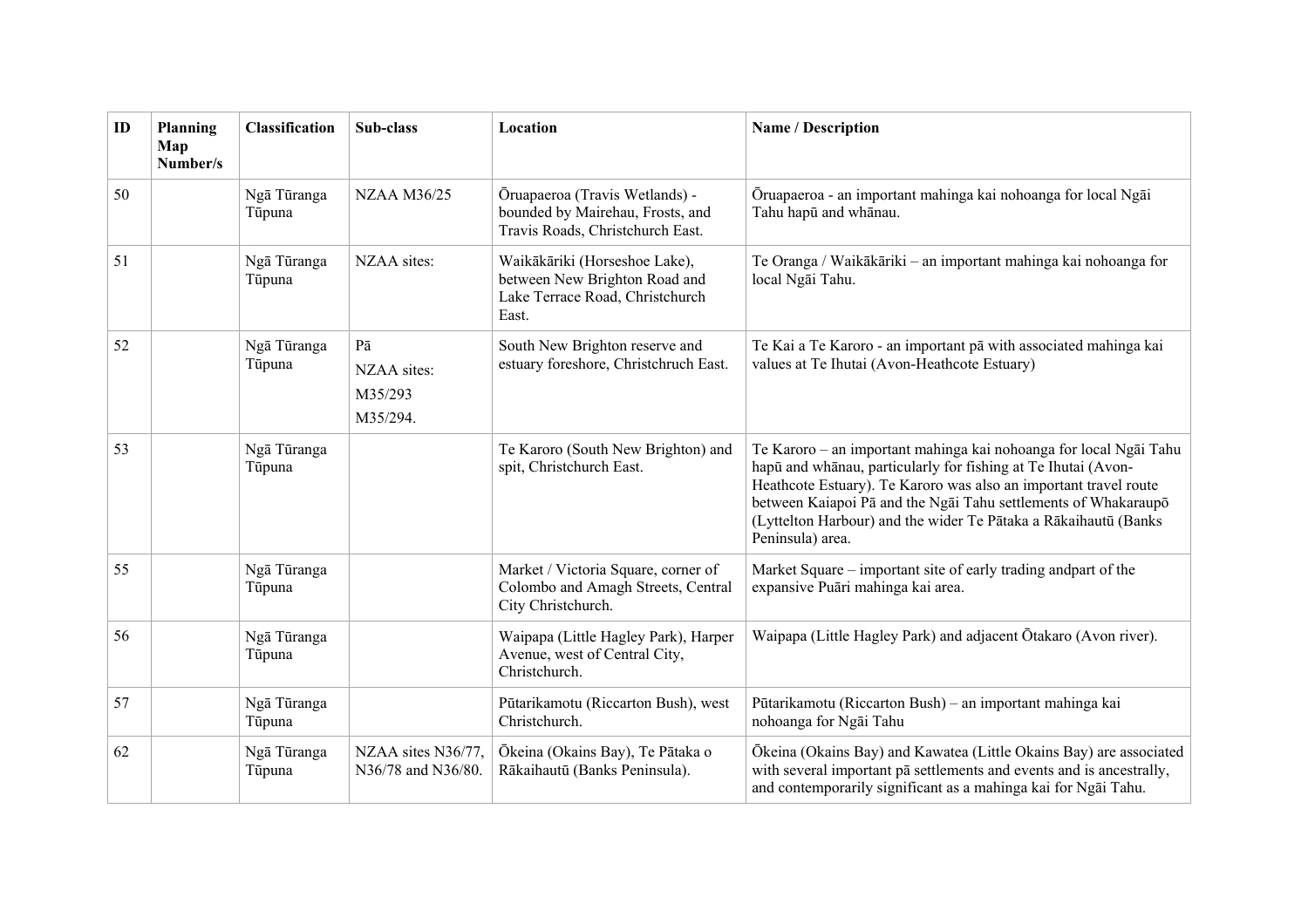| ID | Planning<br>Map<br>Number/s | <b>Classification</b> | Sub-class                                                                                                   | Location                                                   | Name / Description                                                                                                                                                                                                                                                                 |
|----|-----------------------------|-----------------------|-------------------------------------------------------------------------------------------------------------|------------------------------------------------------------|------------------------------------------------------------------------------------------------------------------------------------------------------------------------------------------------------------------------------------------------------------------------------------|
| 63 |                             | Ngā Tūranga<br>Tūpuna | NZAA sites<br>M35/305, M35/296,<br>M35/295, M35/301,<br>M35/300, M35/325,<br>M35/322, M36/44<br>and M35/45. | Ihutai (Avon-Heathcote Estuary),<br>Christchurch.          | Te Ihutai $-$ is a significant mahinga kai nohoanga on the shores of the<br>estuary with numerous archaeological sites. It also includes the site<br>of former Māori Reserve – MR 900 taken for the construction of the<br>Bromley Oxidation ponds.                                |
| 65 |                             | Ngā Tūranga<br>Tūpuna | NZAA sites:<br>M36/229<br>M36/42<br>M36/43                                                                  | Öhinehou (Lyttelton) settlement and<br>port.               | Ōhinehou - has been occupied by Māori for many centuries. A Pā,<br>nohoanga and a former Māori hostel were located here. Also<br>important as a mahinga kai. Recent Port activities related with port<br>recovery have revealed taonga and archaeological sites of Māori<br>origin |
| 70 |                             | Ngā Tūranga<br>Tūpuna | NZAA sites M36/7,<br>13, 14, 98 and<br>N36/3, 36, 37, 38,<br>39, 40, 41, 46                                 | Pūrau, southern side of Whakaraupō<br>(Lyttelton Harbour). | Purau – the catchment of Purau has been home Māori for many<br>centuries. Pā sites, kāinga, urupā and a former Māori reserve are<br>located here. Also significant as a mahinga kai.                                                                                               |
| 71 |                             | Ngā Tūranga<br>Tūpuna | Elipse                                                                                                      | Whakaraupō (Lyttelton)                                     | Areas of cultural landscapes with large concentrations of significant<br>tribal history and archaeological sites, and prominent natural features<br>that form landmarks.                                                                                                           |
| 72 |                             | Ngā Tūranga<br>Tūpuna | Elipse                                                                                                      | Koukourārata - Te Ara Whānui o<br>Makawhiua (Port Levy)    | Areas of cultural landscapes with large concentrations of significant<br>tribal history and archaeological sites, and prominent natural features<br>that form landmarks.                                                                                                           |
| 73 |                             | Ngā Tūranga<br>Tūpuna | Elipse                                                                                                      | Akaroa Harbour                                             | Areas of cultural landscapes with large concentrations of significant<br>tribal history and archaeological sites, and prominent natural features<br>that form landmarks.                                                                                                           |
| 74 |                             | Ngā Tūranga<br>Tūpuna | Elipse                                                                                                      | Te Roto o Wairewa (Lake Forsyth)                           | Areas of cultural landscapes with large concentrations of significant<br>tribal history and archaeological sites, and prominent natural features<br>that form landmarks.                                                                                                           |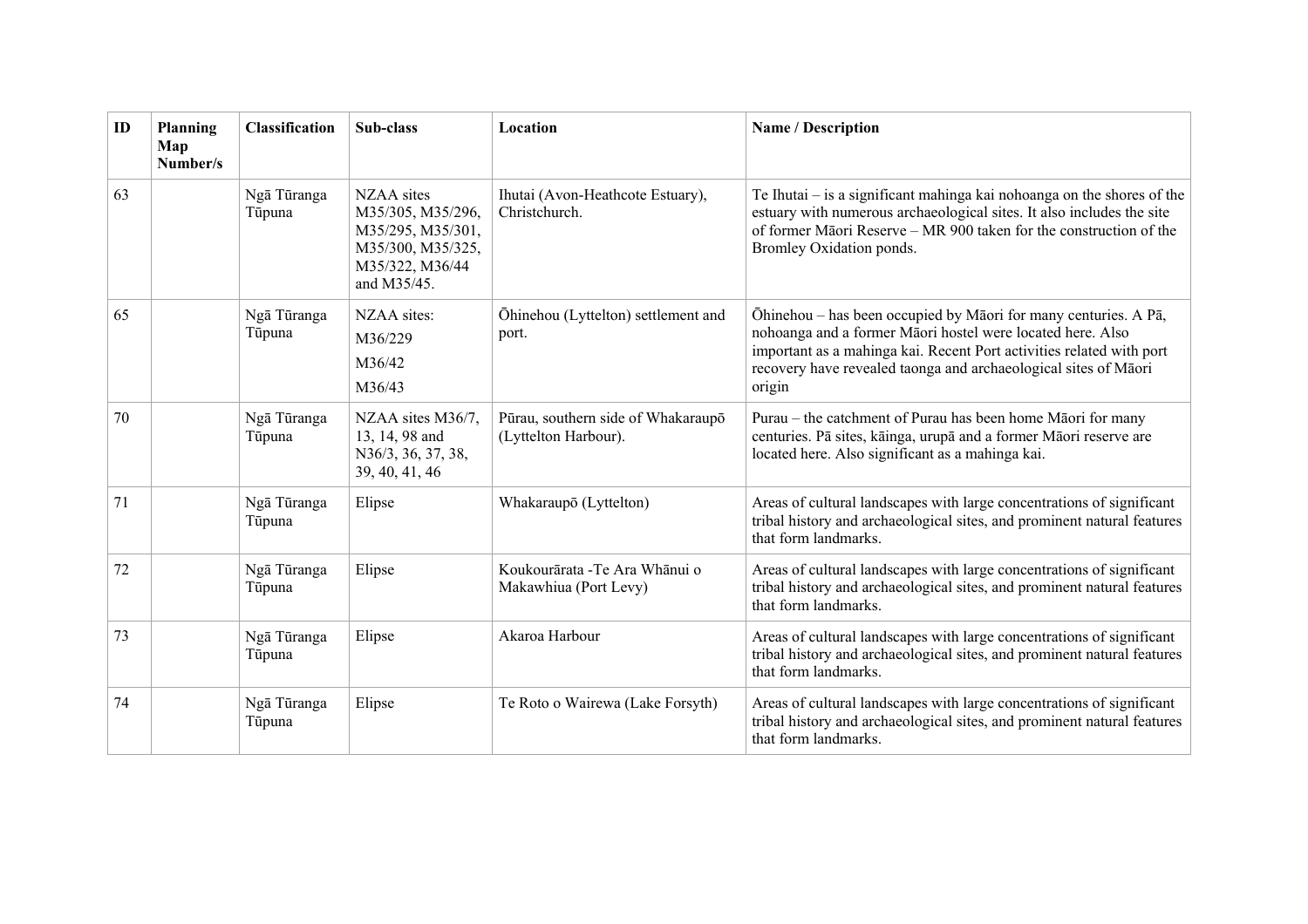#### **9.5.6.4 Schedule of Ngā Wai**

| ID | <b>Planning Map</b><br>Number/s | <b>Classification</b> | Sub-class | <b>Name</b>                                 | <b>Description</b>                                                                                                                              |  |
|----|---------------------------------|-----------------------|-----------|---------------------------------------------|-------------------------------------------------------------------------------------------------------------------------------------------------|--|
| 79 |                                 | Ngā Wai               | River     | Ōtākaro (Avon River)                        | The Ōtākaro meanders its way from a spring source in Avonhead<br>through the city and out to sea through Te Ihutai (Avon-Heathcote<br>Estuary). |  |
| 85 |                                 | Ngā Wai               | Stream    | Wairārapa                                   | Tributary of Ōtākaro (Avon River).                                                                                                              |  |
| 86 |                                 | Ngā Wai               | Stream    | Waimaero (Waimairi Stream)                  | Tributary of Ōtākaro (Avon River).                                                                                                              |  |
| 87 |                                 | Ngā Wai               | Stream    | <b>Orakipaoa</b>                            | Main south branch of Ōtākaro (Avon River). Flows past Pūtarikamotu<br>(Riccarton Bush).                                                         |  |
| 80 |                                 | Ngā Wai               | River     | Ōpāwaho (Heathcote River)                   | The Opawaho meanders its way from south-west Christchurch and out<br>to sea through Te Ihutai (Avon-Heathcote Estuary).                         |  |
| 81 |                                 | Ngā Wai               | Stream    | Te Heru o Kahukura                          | Upper tributary of the Opawaho (Heathcote River), running at the back<br>of the former Addington Hospital                                       |  |
| 82 |                                 | Ngā Wai               | Stream    | Waimokihi (Spreydon Stream)                 | Middle section of Ōpāwaho (Heathcote River) running through<br>Spreydon / Hoon Hay.                                                             |  |
| 83 |                                 | Ngā Wai               | Stream    | Kā Pūtahi (Kaputone Creek)                  | Upper tributary of the Pūharakekenui (Styx River)                                                                                               |  |
| 84 |                                 | Ngā Wai               | Stream    | Otukaikino (South Branch of<br>Waimakariri) | Significant tributary of the Waimakariri, associated with a large area of<br>former wetlands                                                    |  |
| 95 |                                 | Ngā Wai               | River     | Püharakekenui (Styx River)                  | The Pūharakekenui meanders from the Belfast area to Te Riu o Te<br>Aika Kawa (Brooklands Lagoon)                                                |  |

## **Table 1: Ngā Wai – Ōtautahi (Christchurch) rivers and streams**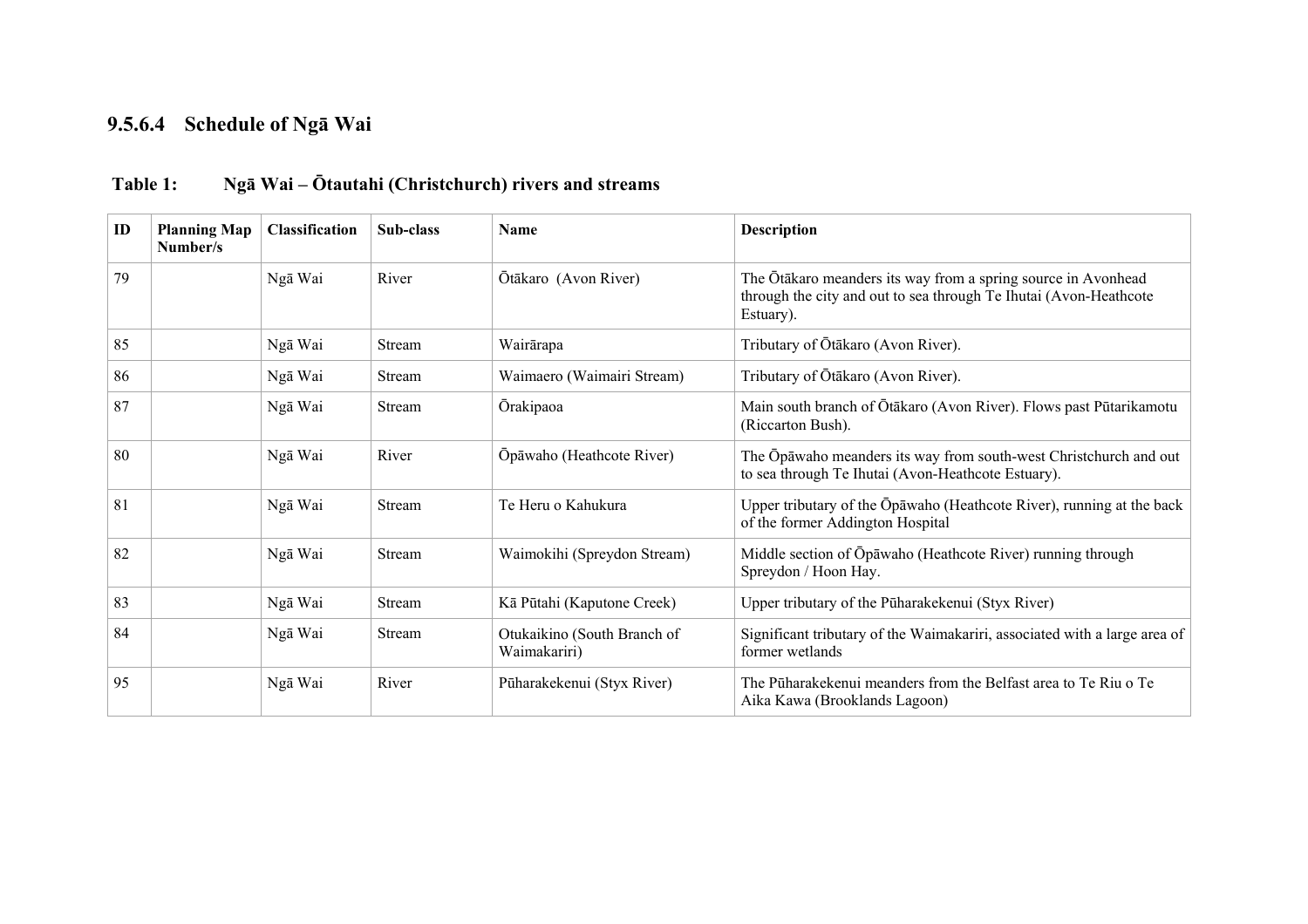| ID | <b>Planning Map</b><br>Number/s | <b>Classification</b> | Sub-class | Name                             | <b>Description</b>                                                                                                                                                                                                             |
|----|---------------------------------|-----------------------|-----------|----------------------------------|--------------------------------------------------------------------------------------------------------------------------------------------------------------------------------------------------------------------------------|
| 88 |                                 | Ngā Wai               | River     | Ōhiriri / Ōkana River            | Main awa (river) of Ngati Mako. Feeds into Te Roto o Wairewa (Lake Forsyth)                                                                                                                                                    |
| 89 |                                 | Ngā Wai               | Lake      | Te Waihora (Lake Ellesmere)      | Tribal Property, and the significant cultural values (including mahinga kai) that<br>fall within it, or lie immediately adjacent to it. Tribal property $-$ lake bed $-$<br>returned as part of the 1998 Ngai Tahu Settlement. |
| 90 |                                 | Ngā Wai               | Lake      | Te Roto o Wairewa (Lake Forsyth) | Wairewa statutory acknowledgement area and the significant cultural values<br>(including mahinga kai) that fall within it, or lie immediately adjacent to it.                                                                  |
| 91 |                                 | Ngā Wai               | Stream    | Ōinaka (Grehan Stream)           | A significant stream flowing into Akaroa Harbour                                                                                                                                                                               |
| 92 |                                 | Ngā Wai               | Stream    | Wai-iti (Balguerie Stream)       | A significant stream flowing into Akaroa Harbour                                                                                                                                                                               |
| 93 |                                 | Ngā Wai               | Stream    | Waipirau (Walnut Stream)         | A significant stream flowing into Akaroa Harbour                                                                                                                                                                               |
| 94 |                                 | Ngā Wai               | Stream    | Pakaiariki                       | A significant stream flowing into Akaroa Harbour – from Aylmers Valley                                                                                                                                                         |

**Table 2: Ngā Wai – Te Pātaka o Rākaihautū (Banks Peninsula) lakes, rivers and streams** 

## **Table 3: Ngā Wai - Te Tai o Mahaanui (Christchurch and Banks Peninsula) coast**

| ID | <b>Planning Map</b><br>Number/s | <b>Classification   Sub-class</b> |                                                                                                                                                                                                             | <b>Name</b>                                                                            | <b>Description</b>                                                                                                                                                   |
|----|---------------------------------|-----------------------------------|-------------------------------------------------------------------------------------------------------------------------------------------------------------------------------------------------------------|----------------------------------------------------------------------------------------|----------------------------------------------------------------------------------------------------------------------------------------------------------------------|
| 78 |                                 | Ngā Wai                           | Coast<br>Statutory acknowledgment area under the Ngai Tahu Claims<br>Settlement Act 1998 - Schedule 101: Statutory Acknowledgement for<br>Te Tai O Mahaanui (Selwyn – Banks Peninsula Coastal Marine Area). | Te Ihutai                                                                              | Te Ihutai (Avon-Heathcote Estuary).<br>Note: Site below MHWS - for<br>information only.                                                                              |
| 96 |                                 | Ngā Wai                           | Coast<br>Statutory acknowledgment area under the Ngai Tahu Claims<br>Settlement Act 1998 - Schedule 101: Statutory Acknowledgement for<br>Te Tai O Mahaanui (Selwyn - Banks Peninsula Coastal Marine Area). | Te Tai o Mahaanui  <br>(Christchurch and<br>Banks Peninsula<br>Coastal Marine<br>Area) | Part of the Te Tai o Mahaanui<br>statutory acknowledgement area and<br>the significant cultural values that<br>fall within it, or lie immediately<br>adjacent to it. |